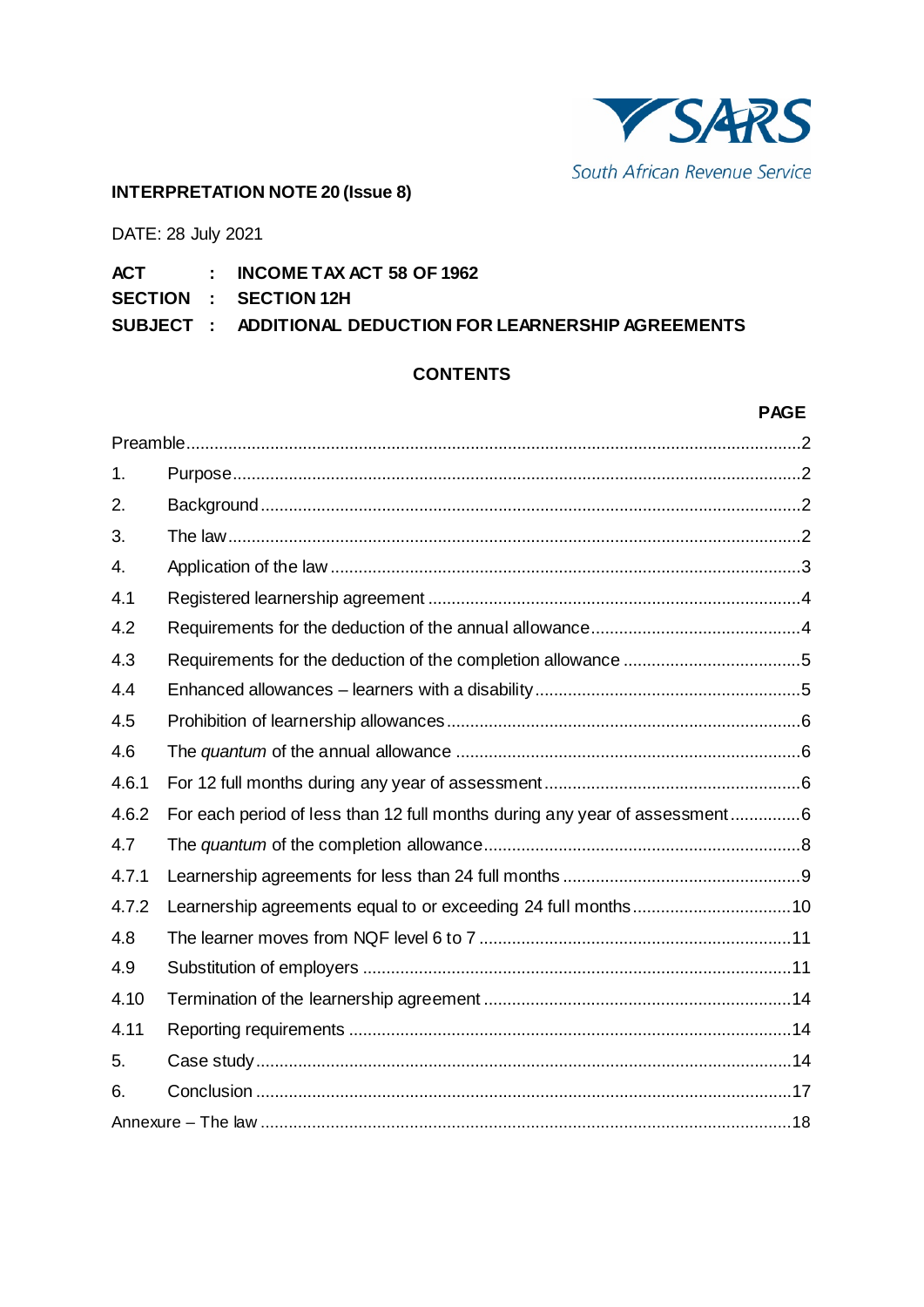### <span id="page-1-0"></span>*Preamble*

In this Note unless the context indicates otherwise  $-$ 

- **"annual allowance"** means a deduction granted under section 12H(2) and (2A) during any year of assessment in which a learner is a party to a registered learnership agreement;
- **"completion allowance"** means a deduction granted under section 12H(3), (3A), (4) and (4A) in a year of assessment in which a learner successfully completes a learnership;
- **"section"** means a section of the Act;
- **"SETA"** means a sector education and training authority established under the Skills Development Act;
- **"NQF-level qualification"** means a qualification to which an NQF level from 1 to 10 has been allocated in accordance with Chapter 2 of the National Qualifications Framework Act 67 of 2008;
- **"Skills Development Act"** means the Skills Development Act 97 of 1998;
- **"the Act"** means the Income Tax Act 58 of 1962; and
- any other word or expression bears the meaning ascribed to it in the Act.

### <span id="page-1-1"></span>**1. Purpose**

This Note provides clarity on the interpretation and application of section 12H which provides deductions for registered learnership agreements.

This Note deals with learnership agreements entered into from [1](#page-1-4) October 2016.<sup>1</sup> The relevant previous issue of Interpretation Note 20 should be consulted for learnership agreements entered into before that date.

### <span id="page-1-2"></span>**2. Background**

Section 12H provides additional deductions to employers for qualifying learnership agreements. These additional deductions are intended as an incentive for employers to train employees in a regulated environment in order to encourage skills development and job creation. Training contracts qualifying for these deductions are learnership agreements and apprenticeships registered with a SETA. These additional deductions consist of an annual allowance and a completion allowance. Effective from 1 October 2016, the amount of the allowance will depend on the NQF level held by the learner before entering into the learnership agreement.

### <span id="page-1-3"></span>**3. The law**

The relevant sections of the Act are quoted in the **[Annexure](#page-17-0)**.

<span id="page-1-4"></span>This is the effective date of amendments to section 12H introduced by the Taxation Laws Amendment Act 15 of 2016.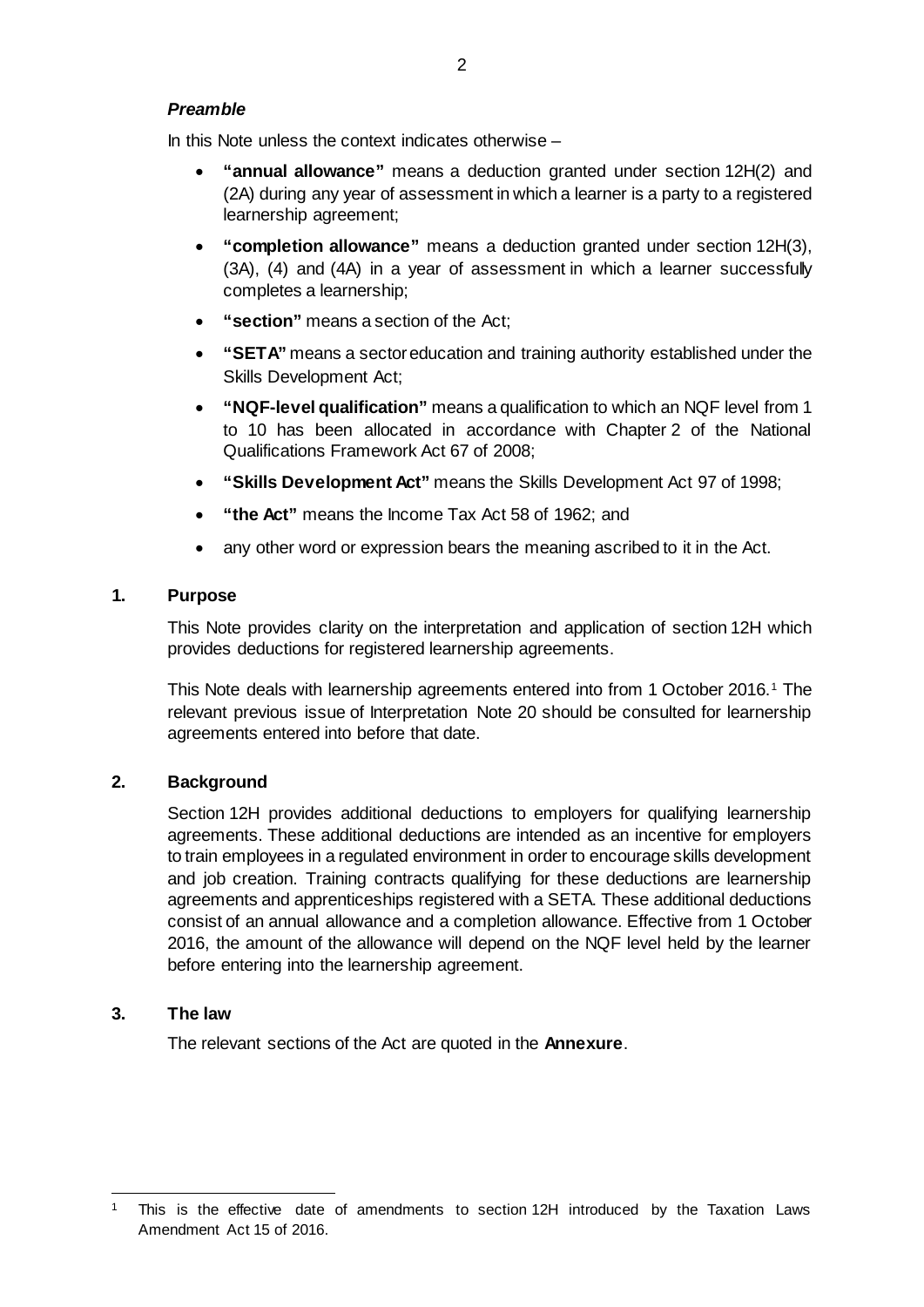#### <span id="page-2-0"></span>**4. Application of the law**

Section 12H provides a deduction to an employer in addition to any other deductions allowable under the Act for any registered learnership agreement if all the requirements of section 12H are met.

If more than one employer is a party to a registered learnership agreement, only the "lead employer" identified in the learnership agreement may claim the allowances under section  $12H<sup>2</sup>$  $12H<sup>2</sup>$  $12H<sup>2</sup>$  In practice, the "lead employer" will usually be the employer that pays the learner's remuneration, although this is not stated in section 12H, and the matter is left to agreement between the employers. An employment agreement must be in place between the learner and the "lead employer".

An allowance granted under section 12H may only be claimed by the party identified in the registered learnership agreement as the employer and, in the case of more than one employer, the "lead employer".

It is not a requirement of section 12H that the employers be registered with the same SETA. The allowance is not linked to the Skills Development Levy<sup>[3](#page-2-2)</sup> so employers who are not levy payers may still claim the allowance.

Two types of deductions are available, namely –

- an **annual allowance**, to which the employer is entitled in any year of assessment in which a learner is a party to a registered learnership agreement;<sup>[4](#page-2-3)</sup> and
- a **completion allowance** during any year of assessment in which the learner successfully completes the learnership.<sup>[5](#page-2-4)</sup>

The key features of these allowances are that –

- the annual allowance is subject to a *pro rata* reduction if the registered learnership agreement does not cover the full 12 months during any year of assessment; [6](#page-2-5)
- different rules apply in determining the completion allowance for registered learnership agreements spanning periods of less than 24 months, and those which cover 24 months or longer; [7](#page-2-6)
- the *quantum* of these allowances depends on the NQF level held by the learner:<sup>[8](#page-2-7)</sup> and
- the *quantum* of these allowances is increased if the learner is a person with a disability. [9](#page-2-8)

<span id="page-2-1"></span><sup>&</sup>lt;sup>2</sup> Paragraph (*b*) of the definition of "employer" in section 12H(1).

<span id="page-2-2"></span><sup>3</sup> Payable under the Skills Development Levies Act 9 of 1999.

<span id="page-2-3"></span><sup>4</sup> Section 12H(2) and (2A).<br>5 Section 12H(3) (3A) (4)

<span id="page-2-4"></span><sup>5</sup> Section 12H(3), (3A), (4) and 4A.<br>6 Section 12H(2)(b) and (2A)(b)

<span id="page-2-5"></span><sup>6</sup> Section 12H(2)(*b*) and (2A)(*b*).<br>7 Section 12H(3) (3A) (4) and (

<span id="page-2-6"></span><sup>7</sup> Section 12H(3), (3A), (4) and (4A).<br>8 Section 12H(2)(a)(i) (2A)(a)(i) (3)(

<span id="page-2-7"></span><sup>8</sup> Section 12H(2)(*a*)(i), (2A)(*a*)(i), (3)(*a*), (3A)(*a*), (4)(*a*), (4A)(*a*).

<span id="page-2-8"></span>Section  $12H(5)$  and  $(5A)$ .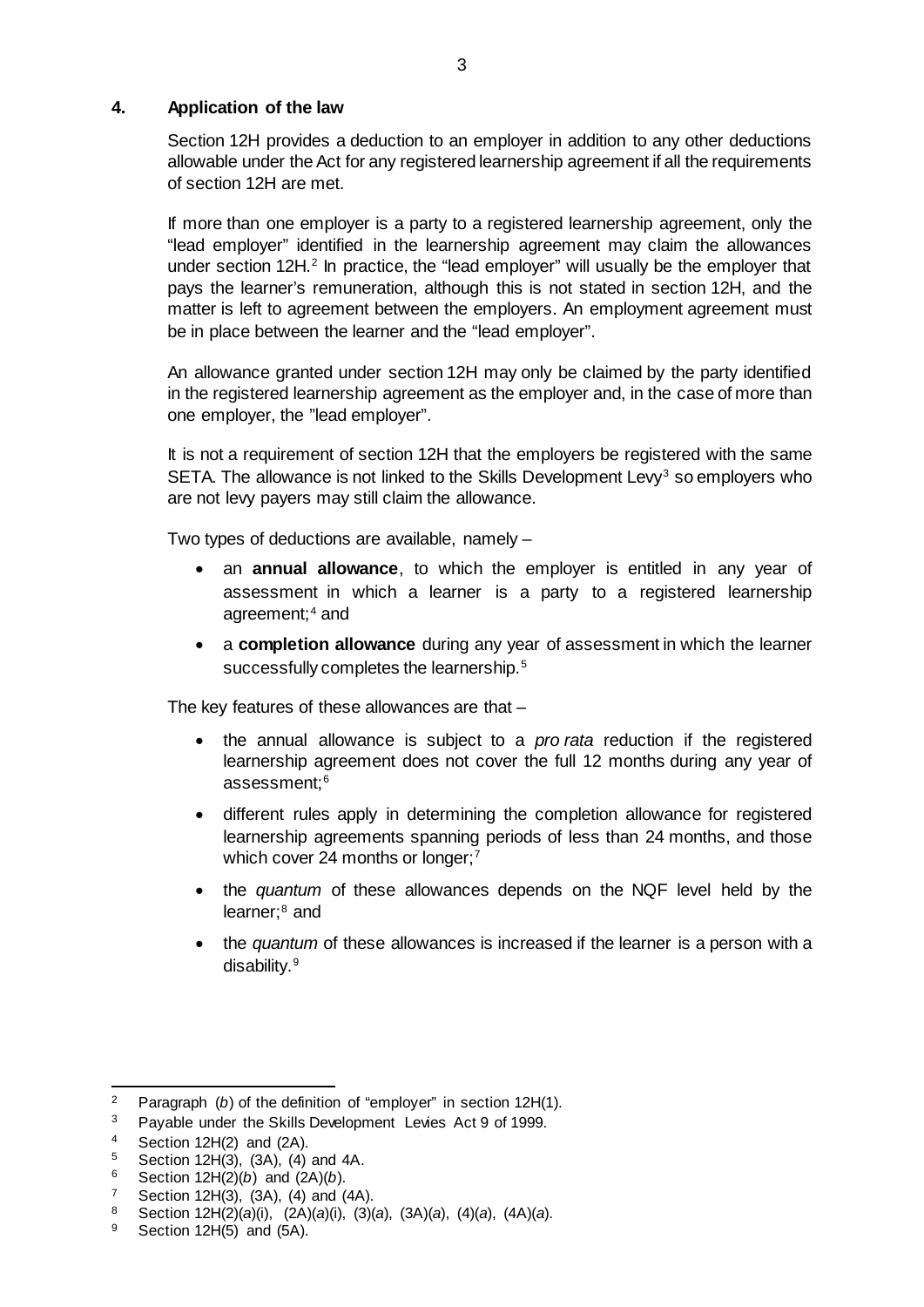### <span id="page-3-0"></span>**4.1 Registered learnership agreement**

A "registered learnership agreement" as defined in section 12H(1) comprises an agreement registered in accordance with the Skills Development Act and entered into between the learner and the employer before 1 April 2022.

The reference to "apprenticeships" was removed with effect from 1 January 2013. However, this does not mean that apprenticeships are no longer provided for by the section. The definition of "learner" in section 12H refers to a "learner" as defined in the Skills Development Act. Section 1 of the Skills Development Act defines a "learner" as including an apprentice.

Until 31 December 2012, the deduction was available only to those learnership agreements which had been officially registered with a SETA. In practice registrations were always delayed because of a variety of reasons which would then negatively affect the deduction. This problem has been rectified by the introduction of section  $12H(2)(c)^{10}$  $12H(2)(c)^{10}$  $12H(2)(c)^{10}$  and  $(2A)(c)^{11}$  $(2A)(c)^{11}$  $(2A)(c)^{11}$  which provide that any learnership agreement which has not been registered from the inception of the agreement will be deemed to have been registered on the date it was entered into, provided it is registered within 12 months after the last day of the employer's year of assessment.

# <span id="page-3-1"></span>**4.2 Requirements for the deduction of the annual allowance**

The employer will qualify for the annual allowance if  $-$ 

- during any year of assessment the learner is a party to a registered learnership agreement with the employer;
- the learner holds an NQF-level qualification from 1 to 10;
- the agreement was entered into pursuant to a trade carried on by that employer; and
- the employer has derived "income" as defined in section 1(1) from that trade.

The ordinary grammatical meaning of "pursuant to" means "in accordance with".[12](#page-3-4) The type of trade is not specified in section 12H and may thus be any lawful trade as envisaged in the definition of trade in section 1(1). The employer must, however, derive income from that trade in order to qualify for the allowance under section 12H.

The allowance applies only to a period during which a learner is a party to a registered learnership agreement with an employer. Thus an employer will not qualify for the annual allowance during any period in which –

- a learnership agreement is not registered, subject to the deeming provision of section 12H(2)(*c*) and (2A)(*c*); or
- a learner is not in employment.

The definition of "employer" in section 12H(1) merely clarifies or expands the meaning of that term. A learner who has not yet commenced employment cannot have an agreement with an "employer" because there is no employment relationship between them.

<span id="page-3-2"></span><sup>&</sup>lt;sup>10</sup> With effect from 1 January 2013.

<span id="page-3-3"></span><sup>11</sup> With effect from 1 October 2016.

<span id="page-3-4"></span><sup>12</sup> **[www.lexico.com/definition/pursuant](http://www.lexico.com/definition/pursuant)** [Accessed 27 July 2021].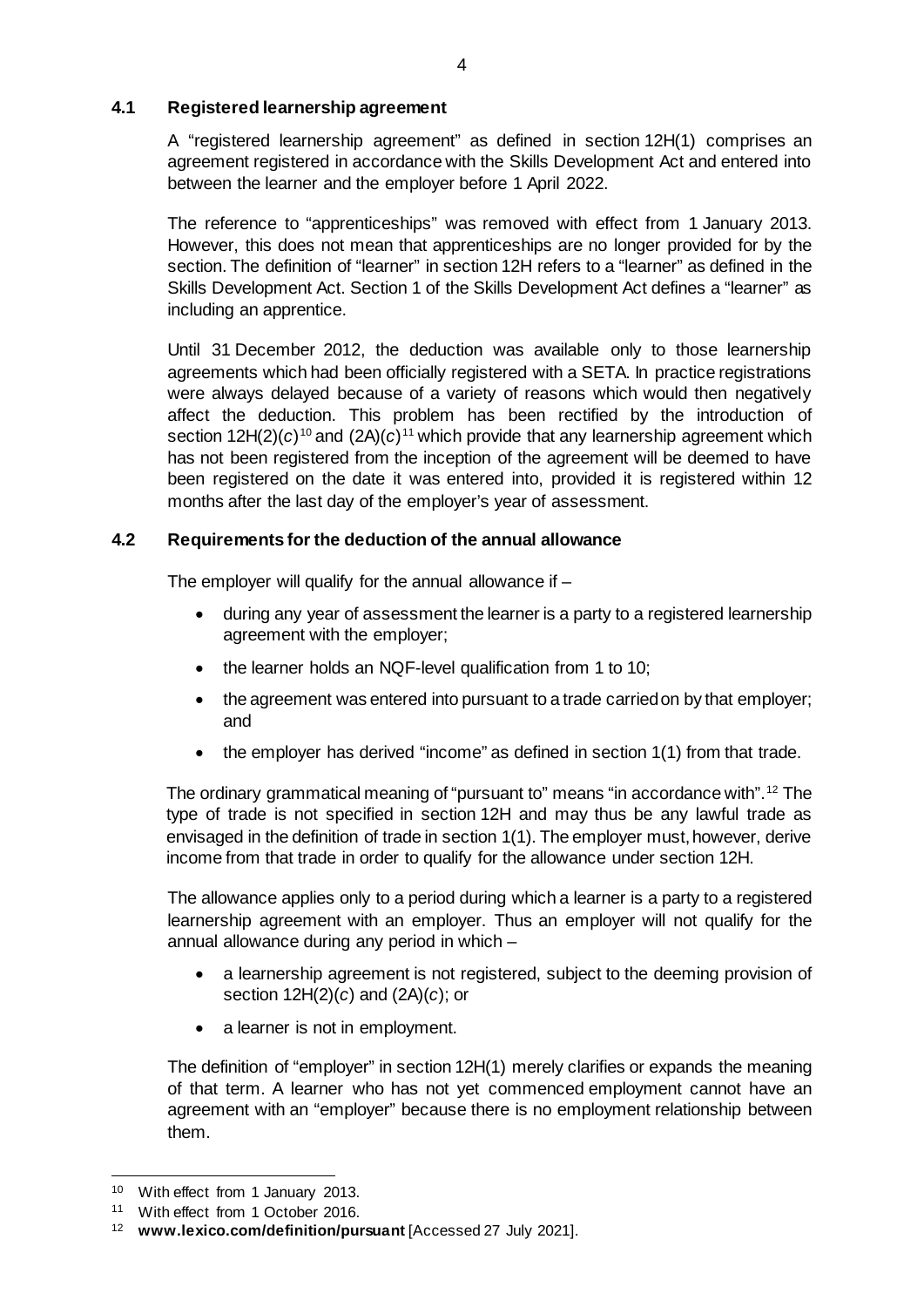# **Example 1 – Date of commencement of annual allowance**

# *Facts:*

An employer's year of assessment ends on the last day of February.

An employee commenced employment on 3 January 2020 and signed a three-year learnership agreement on 10 January 2020. The agreement was registered only on 1 March 2020.

### *Result:*

The employer will be entitled to a *pro rata* annual allowance for the year of assessment ended on 29 February 2020 because –

- the learnership agreement was registered within 12 months of the end of the 2020 year of assessment, namely, on 1 March 2020; and
- is accordingly deemed to have been registered on 10 January 2020 when the learnership agreement was entered into.

# <span id="page-4-0"></span>**4.3 Requirements for the deduction of the completion allowance**

The employer will qualify for the completion allowance if –

- during any year of assessment the learner is a party to a registered learnership agreement with the employer;
- the learner holds an NQF-level qualification from 1 to 10;
- the agreement was entered into pursuant to a trade carried on by the employer;
- the learner successfully completed the learnership during the year of assessment; and
- the employer derived "income" as defined in section 1(1) from that trade.

Section 12H(3), (3A), (4) and (4A) state that there must, in that year, be allowed to be deducted from the income derived by that employer *from that trade* an amount of R40 000 or R20 000, depending on the NQF level.

The deduction must be made against income derived from the particular trade in which the employee is employed. There must accordingly at least be some income from the particular trade in order to achieve the deduction. The wording does not, however, prevent the allowance from creating a loss from the particular trade. There is also nothing in the wording to prevent such a loss from being set off against income from another trade.

# <span id="page-4-1"></span>**4.4 Enhanced allowances – learners with a disability**

In order to encourage employers to develop the skills of persons with a disability, the annual and completion allowances are increased as follows for a learner who has a "disability" as defined in section 6B(1) at the time of entering into the learnership agreement–

• R20 000 for a learner holding an NQF-level qualification from 1 to 6:<sup>[13](#page-4-2)</sup> or

<span id="page-4-2"></span> <sup>13</sup> Section 12H(5).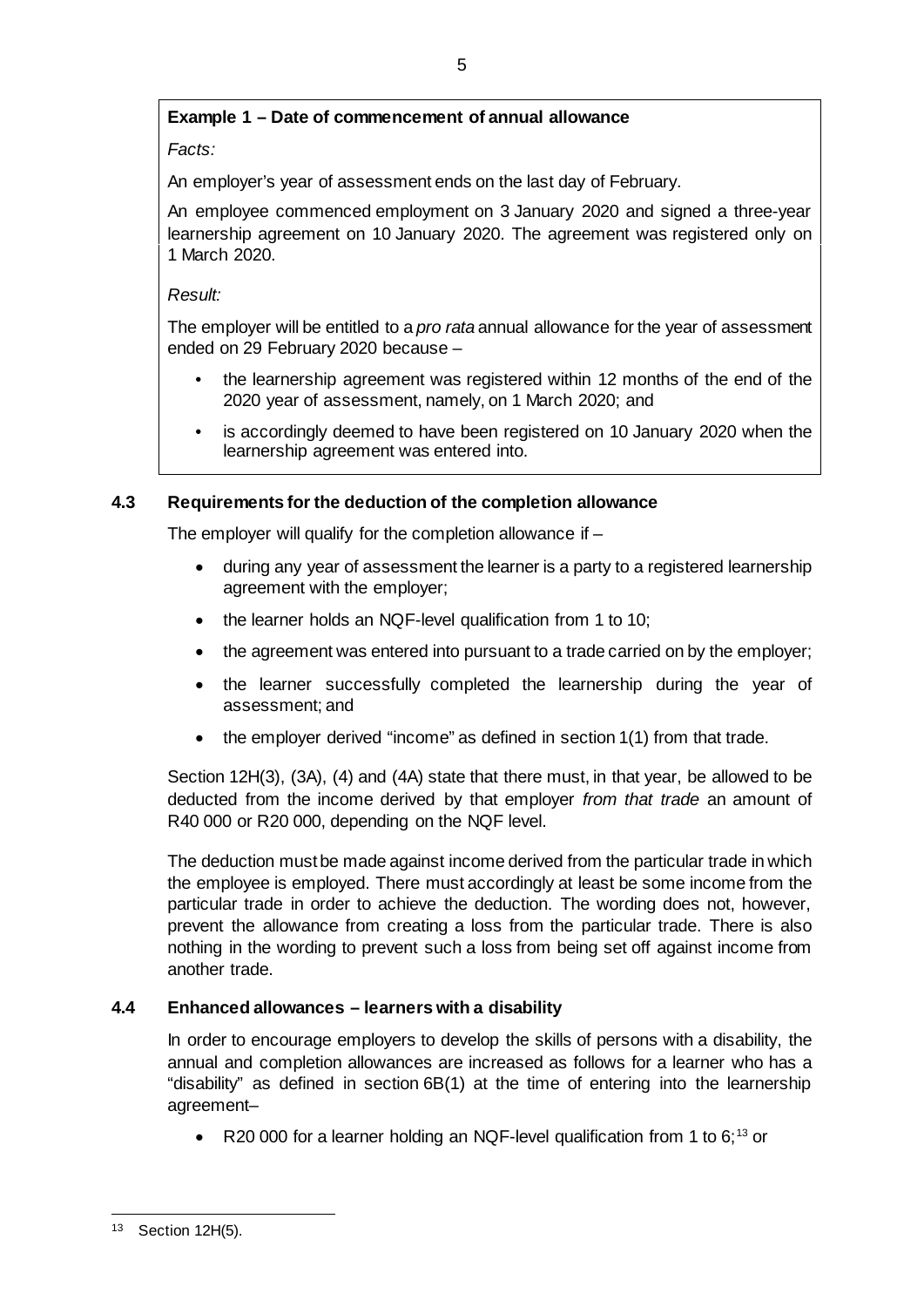R30 000 for a learner holding an NQF-level qualification from 7 to 10.<sup>[14](#page-5-4)</sup>

Form ITR-DD "Confirmation of Diagnosis of Disability", which is available on the SARS website, contains the criteria prescribed by the Commissioner for evaluating whether a person has a disability.

#### <span id="page-5-0"></span>**4.5 Prohibition of learnership allowances**

An employer may not claim any annual allowance or any completion allowance for a new registered learnership agreement if  $-15$  $-15$ 

- a learner, who is party to the new registered learnership agreement, has previously failed to complete any other registered learnership agreement to which the employer or an associated institution was a party; and
- the other registered learnership agreement contains the same education and training component as the new registered learnership agreement.

### <span id="page-5-1"></span>**4.6 The** *quantum* **of the annual allowance**

The annual allowance is deductible in each year of assessment in which the learnership agreement is in force.<sup>[16](#page-5-6)</sup>

#### <span id="page-5-2"></span>**4.6.1 For 12 full months during any year of assessment**

The *quantum* of the annual allowance is equal to –

- R40 000 for a learner holding an NQF-level qualification from 1 to 6; or
- R20 000 for a learner holding an NQF-level qualification from 7 to 10.

If the learner is a person with a "disability" as defined in section  $6B(1)$  –

- R60 000 (R40 000 + R20 000) for a learner holding an NQF-level qualification from 1 to  $6$ ;  $17$  or
- R50 000 (R20 000 + R30 000) for a learner holding an NQF-level qualification from 7 to 10.[18](#page-5-8)

#### <span id="page-5-3"></span>**4.6.2 For each period of less than 12 full months during any year of assessment**

The annual allowance is a *pro rata* portion if the learner is a party to a registered learnership agreement for less than 12 full months during the year of assessment.<sup>[19](#page-5-9)</sup> Apportionment will therefore apply if the learnership agreement commenced or ended partway through the year of assessment.

The meaning of a "month" was discussed by James JP in *Subbulutchmi v Minister of Police & another, in which he said the following:*<sup>[20](#page-5-10)</sup>

"According to the Interpretation Act 33 of 1957 a month means a calendar month. In the absence of any clear indication to the contrary to be found in the words used in any particular legislation a calendar month running from an arbitrary date expires with the day in the succeeding month immediately preceding the day corresponding to the date

<span id="page-5-4"></span> <sup>14</sup> Section 12H(5A).

<span id="page-5-5"></span><sup>15</sup> Section 12H(6).

<span id="page-5-6"></span><sup>16</sup> Section 12H(2)(*a*).

<span id="page-5-7"></span><sup>17</sup> Section 12H(5).

<span id="page-5-8"></span><sup>18</sup> Section 12H(5A).

<span id="page-5-9"></span><sup>19</sup> Section 12H(2)(*b*) and (2A)(*b*).

<span id="page-5-10"></span><sup>20</sup> 1980 (3) SA 396 (D) at 397.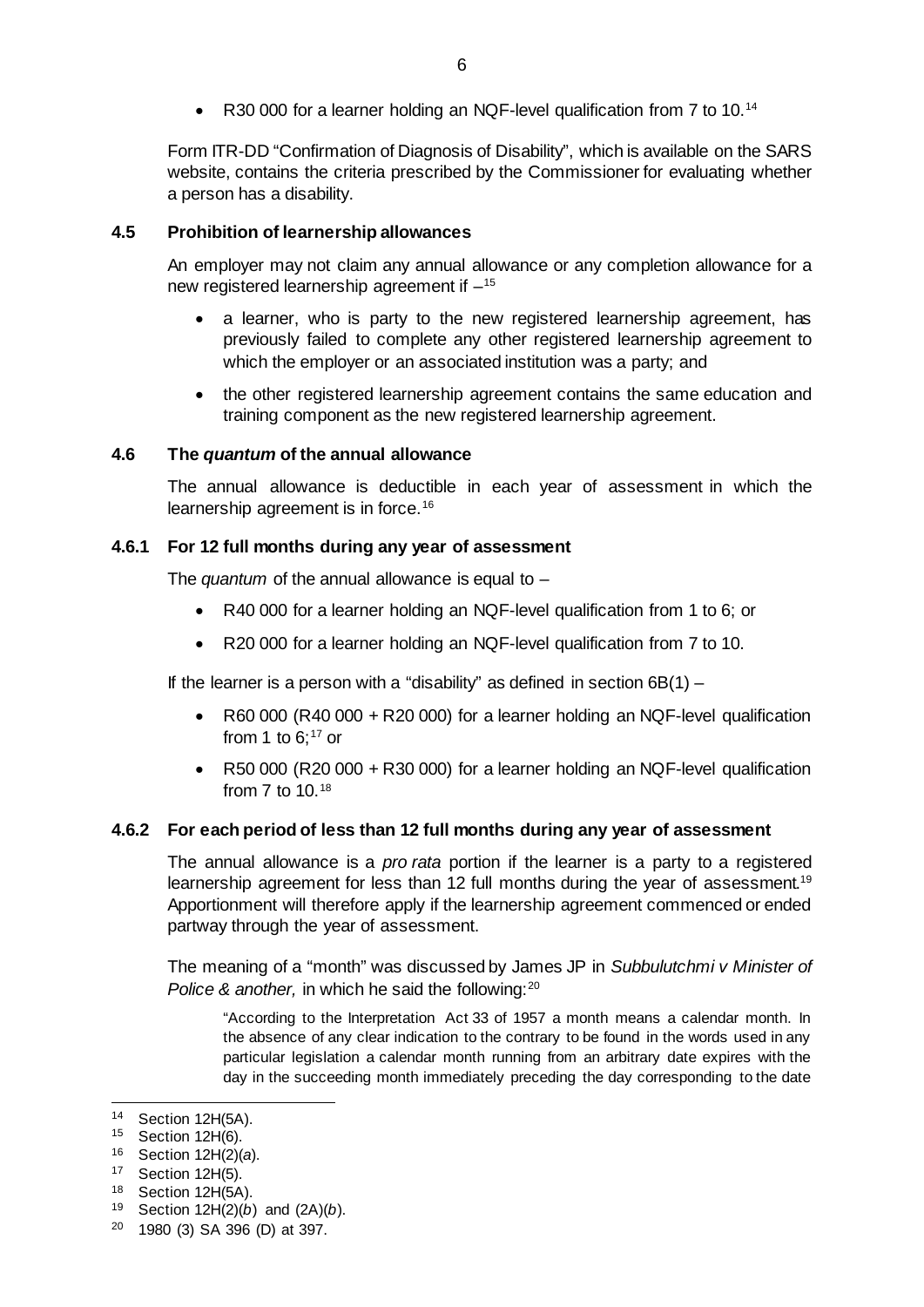upon which the period starts. Thus, if a calendar month commences on the 10th of one month it will expire at the end of the 9th day of the succeeding month. See *Nair v Naicker* 1942 NPD 3 in which BROOME J undertook an extensive review of the cases decided up to that date.

"This is in accordance with the ordinary civilian method of calculating periods of time in which the first day is excluded and the last day included. See *Joubert v Enslin* 1910 AD 6 at 35; *South African Mutual Fire and General Insurance Co Ltd v Fouche*; *AA Mutual Insurance Association Ltd v Tlabakoe* 1970 (1) SA 302 (A)."

The Constitutional Court in *Ex parte Minister of Social Development and others* [21](#page-6-0) confirmed the calculation of a month:

"This Court has as yet not considered the computation of time or time periods. The general common-law rule is that, in the calculation of time the civilian method is applicable, unless a period of days is prescribed by law or contracting parties intended another method to be used. According to the civil computation method, a period of time expressed in months expires at the end of the day preceding the corresponding calendar day in the subsequent month."

Thus, if an employer's year of assessment ends on 31 December, and an employee commenced a nine-month learnership on 10 February the learnership would be completed on 9 November and there would be nine full months. But if the same learnership commenced on 15 October of year one it would be completed on 14 July of year two, and there would be two full months in year one and six full months in year two.

The *quantum* of the annual allowance is equal to a *pro rata* portion of the relevant amount indicated in **[4.6.1](#page-5-2)**.

The *pro rata* portion is calculated in the same ratio as the number of full months that the learner is a party to the agreement during the year of assessment bears to 12 full months.

# **Example 2 – Calculation of the annual allowance**

*Facts:*

Employer A's year of assessment ends on 31 December.

On 1 October 2019 Employer A entered into a 12-month registered learnership agreement with Learner B (not a person with a disability) who holds an NQF-level 4 qualification.

Calculate the amount of the annual allowance Employer A may deduct in the 2019 and 2020 years of assessment.

*Result:*

### **2019 Year of assessment**

Learner B is party to a learnership agreement with Employer A for three full months during the year of assessment. Employer A may deduct a *pro rata* annual allowance of R10 000 (3/12) of the R40 000 annual allowance.

<span id="page-6-0"></span> <sup>21</sup> 2006 (4) SA 309 (CC) at paragraph 24.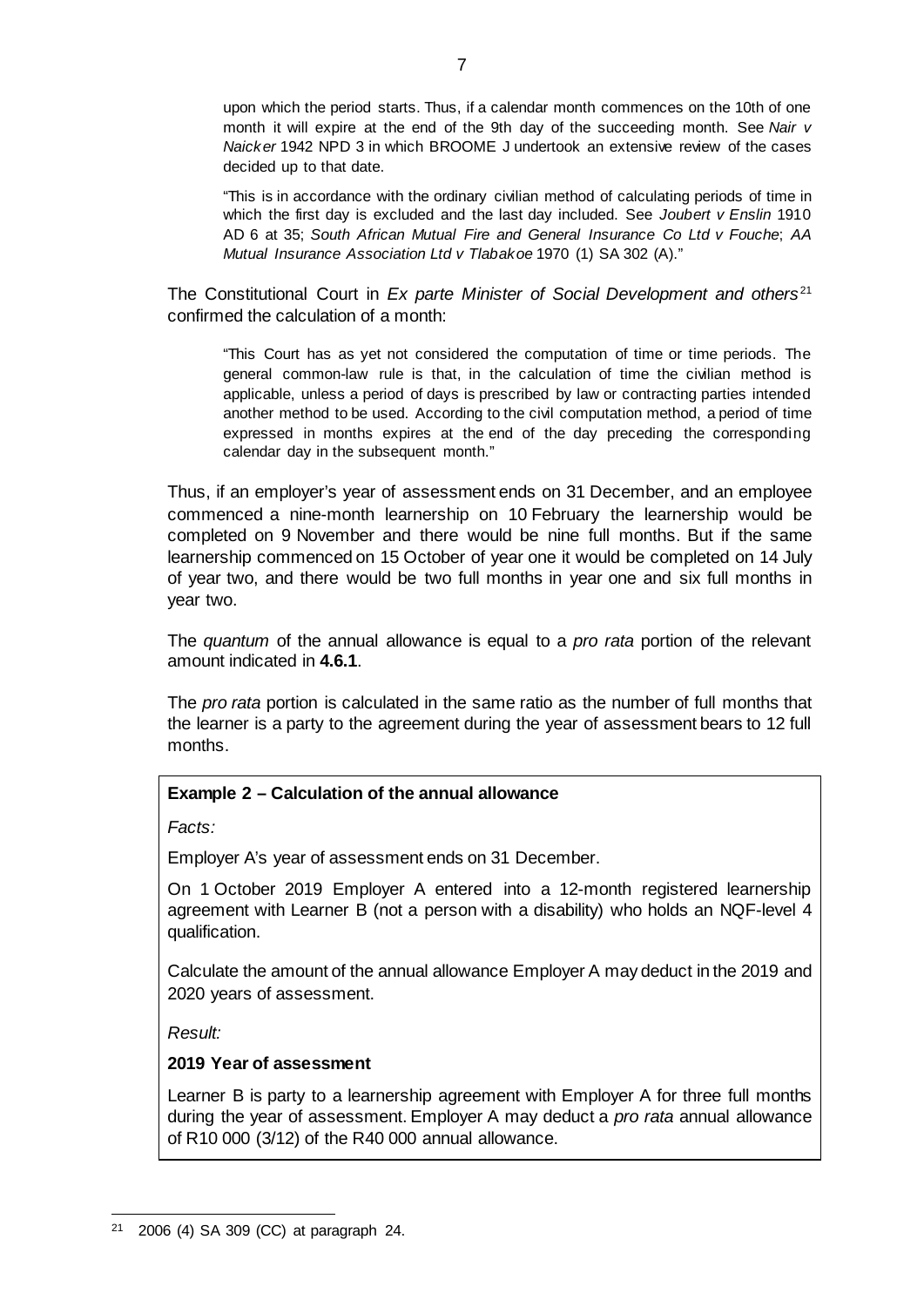### **2020 Year of assessment**

Learner B is a party to a learnership agreement with Employer A for nine full months during the year of assessment. Employer A may deduct a *pro rata* annual allowance of R30 000 (9/12) of the R40 000 annual allowance.

See Examples 4 and 5 for the calculation of the completion allowance.

### <span id="page-7-0"></span>**4.7 The** *quantum* **of the completion allowance**

The completion allowance is granted once-off in addition to the annual allowance and is deductible **in the year of assessment** in which the learner successfully completes the learnership. Therefore, the allowance cannot be claimed in a subsequent year of assessment should the employer fail to claim the completion allowance in the year of assessment in which the learner successfully completes the learnership.

SARS requires sufficient proof of the successful completion of the learnership agreement in order to allow the completion allowance under section 12H. Normally confirmation from the relevant SETA is accepted by SARS to be confirmation of successful completion. Many employers, however, are having difficulty in obtaining this confirmation from the SETA in the year of assessment in which the learnership was completed.

In view of these difficulties, SARS will consider alternative proof. Any objective evidence as proof of successful completion will be accepted, for example –

- a statement of results issued by an accredited training provider; $^{22}$  $^{22}$  $^{22}$
- an evaluation report by a registered assessor<sup>[23](#page-7-2)</sup> on workplace experience.

A specific list of what is considered to be objective evidence cannot be provided and each case will be determined on its own facts.

Besides the objective evidence of successful completion, the employer must also satisfy SARS that reasonable steps were taken to request confirmation of completion from the SETA.

### **Example 3 – Completion date**

*Facts:*

Employer C's year of assessment ends on 31 December.

On 1 October 2019 Employer C entered into a 3-month registered learnership agreement with Learner D (not a person with a disability) who holds an NQF-level 4 qualification. Learner D completed the learnership on 31 December2019. The SETA was notified of the completion of the agreement on 31 January 2020. The SETA informed the employer on a letter dated 1 February 2020 that the learnership had been successfully completed. The employer was in possession of documentary proof dated 31 December 2019 from the training provider that the learnership had been successfully completed.

<span id="page-7-1"></span> <sup>22</sup> A training centre or college accredited by the SETA.

<span id="page-7-2"></span><sup>23</sup> Registered with the SETA.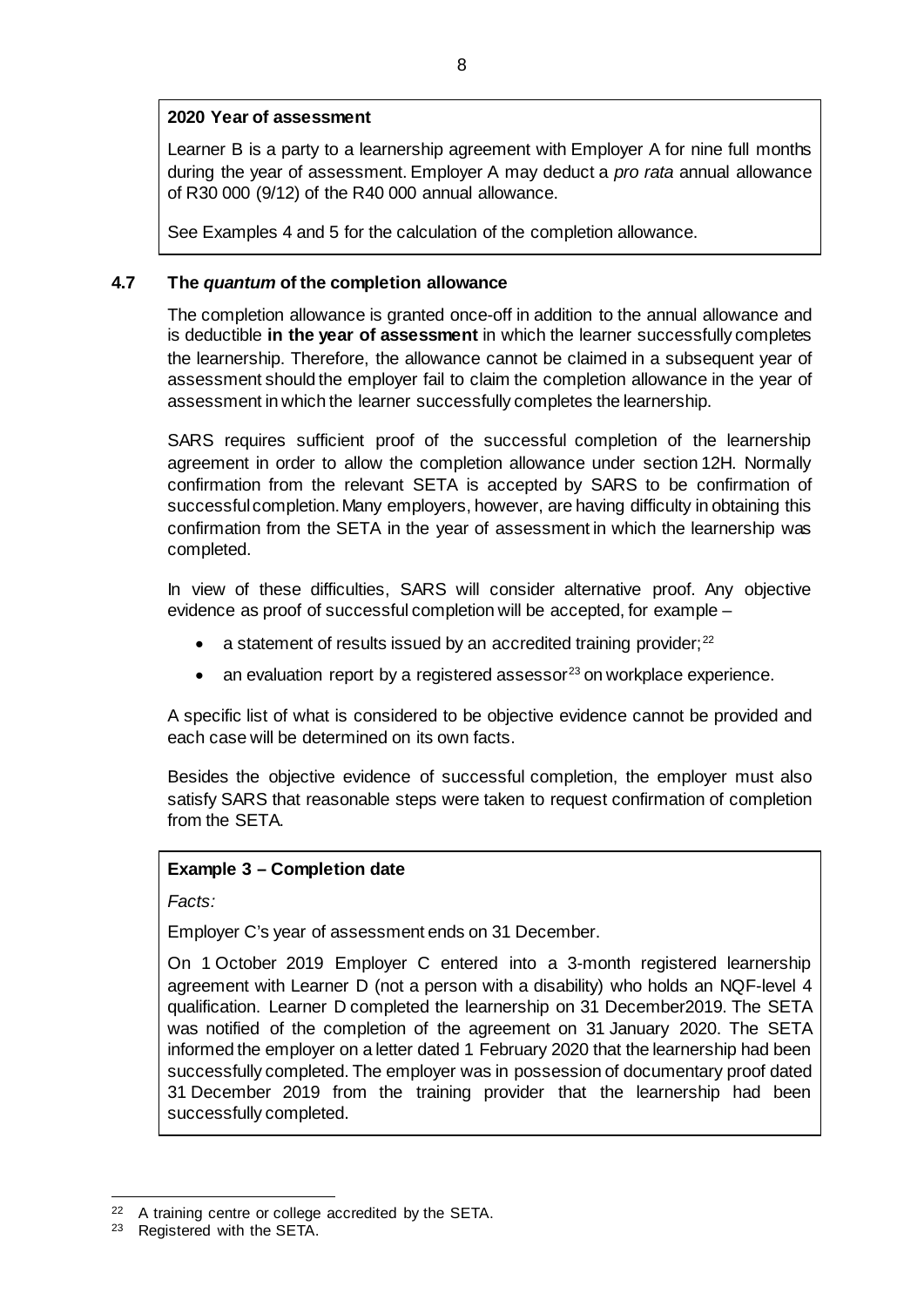#### *Result:*

The completion allowance is granted only once the learner has successfully completed the learnership.

At the end of the 2019 year of assessment (31 December 2019) the employer was in possession of adequate proof of successful completion from the training provider and may claim the completion allowance.

### <span id="page-8-0"></span>**4.7.1 Learnership agreements for less than 24 full months**

The *quantum* of the completion allowance is equal to –

- R40 000 for a learner holding an NQF-level qualification from 1 to  $6$ ;<sup>[24](#page-8-1)</sup> or
- R20 000 for a learner holding an NQF-level qualification from 7 to 10.<sup>[25](#page-8-2)</sup>

If the learner is a person with a "disability" as defined in section  $6B(1)$  –

- R60 000 (R40 000 + R20 000) for a learner holding an NQF-level qualification from 1 to  $6$ ;  $26$  or
- R50 000 (R20 000 + R30 000) for a learner holding an NQF-level qualification from  $7$  to  $10.<sup>27</sup>$  $10.<sup>27</sup>$  $10.<sup>27</sup>$

### **Example 4 – Calculation of the completion allowance – learnership agreement of less than 24 months**

*Facts:*

*Employer C's year of assessment ends on 31 December.*

On 1 October 2019 Employer C entered into an 18-month registered learnership agreement with Learner D (not a person with a disability) who holds an NQF-level 4 qualification.

Calculate the amount of the completion allowance Employer C may deduct if Learner D successfully completes the learnership.

### *Result:*

### **2021 Year of assessment**

The learnership will be completed during the 2021 year of assessment on 31 March 2021. The learnership agreement is for less than 24 full months. Employer C may deduct a completion allowance of R40 000 on the completion of the learnership under section 12H(3).

<span id="page-8-1"></span> <sup>24</sup> Section 12H(3).

<span id="page-8-2"></span><sup>25</sup> Section 12H(3A).

<span id="page-8-3"></span><sup>26</sup> Section 12H(5).

<span id="page-8-4"></span><sup>27</sup> Section 12H(5A).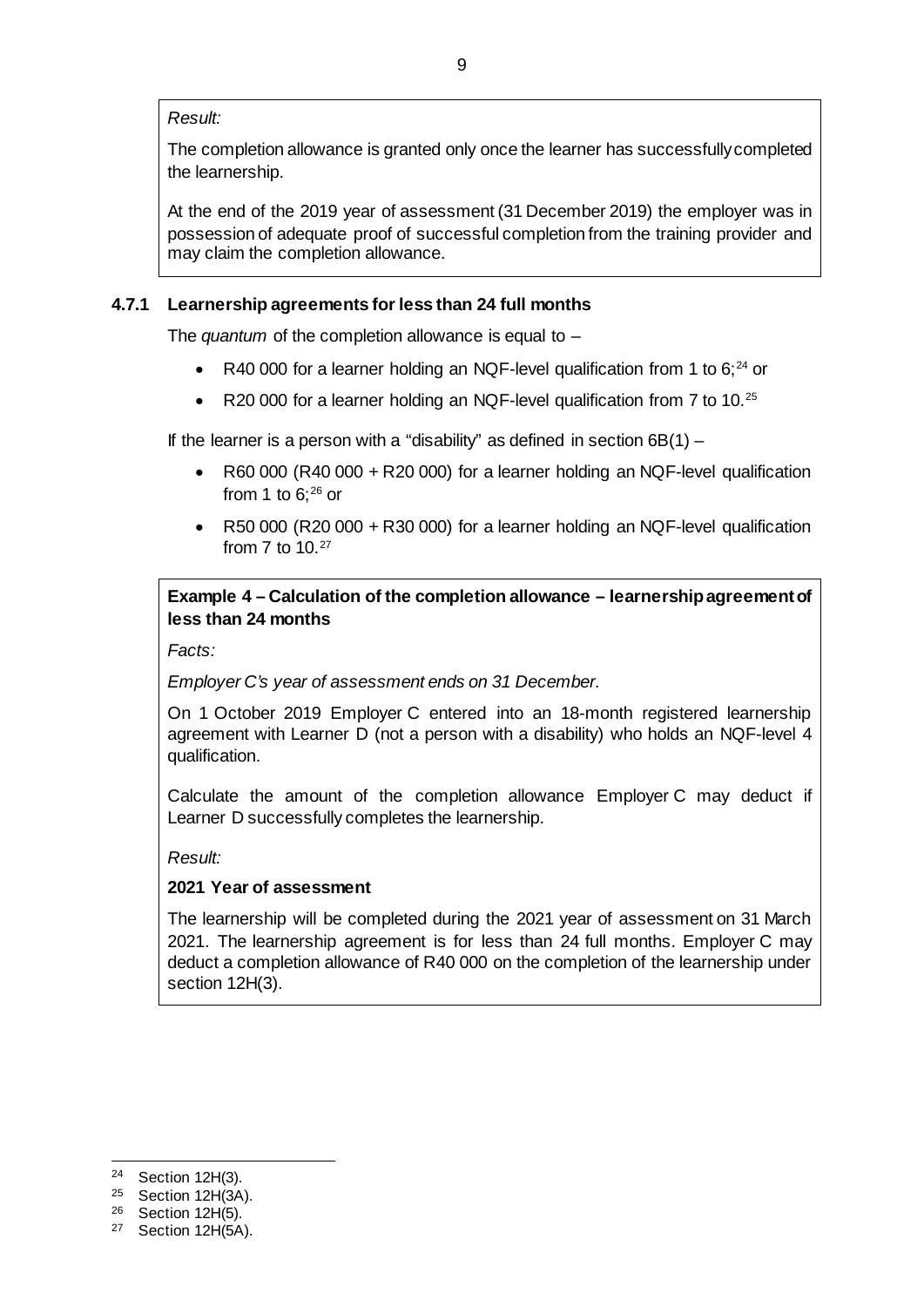### <span id="page-9-0"></span>**4.7.2 Learnership agreements equal to or exceeding 24 full months**

The *quantum* of the completion allowance is equal to –

- R40 000 for a learner holding an NQF-level qualification from 1 to 6 multiplied by the number of consecutive 12-month periods within the duration of that learnership agreement;<sup>[28](#page-9-1)</sup> or
- R20 000 for a learner holding an NQF-level qualification from 7 to 10 multiplied by the number of consecutive 12-month periods within the duration of that learnership agreement.<sup>[29](#page-9-2)</sup>

If the learner is a person with a "disability" as defined in section  $6B(1)$  –

- R60 000 (R40 000 + R20 000) multiplied by the number of consecutive 12 month periods within the duration of that learnership agreement; [30](#page-9-3) or
- R50 000 (R20 000 + R30 000) multiplied by the number of consecutive 12- month periods within the duration of that learnership agreement.<sup>[31](#page-9-4)</sup>

For purposes of this calculation only full periods of 12 months are taken into account.<sup>[32](#page-9-5)</sup>

# **Example 5 – Calculation of the completion allowance – learnership equals or exceeds 24 months**

*Facts:*

*Employer E's year of assessment ends on 31 December.*

On 1 October 2018 Employer E entered into a 30-month registered learnership agreement with Learner F (not a person with a disability) who holds an NQF-level 4 qualification.

Calculate the amount of the completion allowance Employer E may deduct at completion if Learner F successfully completes the learnership on 31 March 2021.

*Result:*

### **2021 Year of assessment**

Under section 12H(4) Employer E may deduct a completion allowance of R80 000, which is calculated as R40 000  $\times$  2 since there are two periods of 12 full months within the duration of the agreement.

**Note:** The employer may deduct the completion allowance or any portion of it only if the learner successfully completes the learnership in the year of assessment.

The registered learnership agreement may provide for an extension of the training period when the employer is not satisfied that the learner has met the required level of competency. Such an extended period will qualify for the purposes of section 12H(4) and (4A).

<span id="page-9-1"></span> <sup>28</sup> Section 12H(4).

<span id="page-9-2"></span><sup>29</sup> Section 12H(4A).

<span id="page-9-3"></span> $30$  Section 12H(5).<br> $31$  Section 12H(5A)

Section 12H(5A).

<span id="page-9-5"></span><span id="page-9-4"></span> $32$  Section 12H(4) and (4A).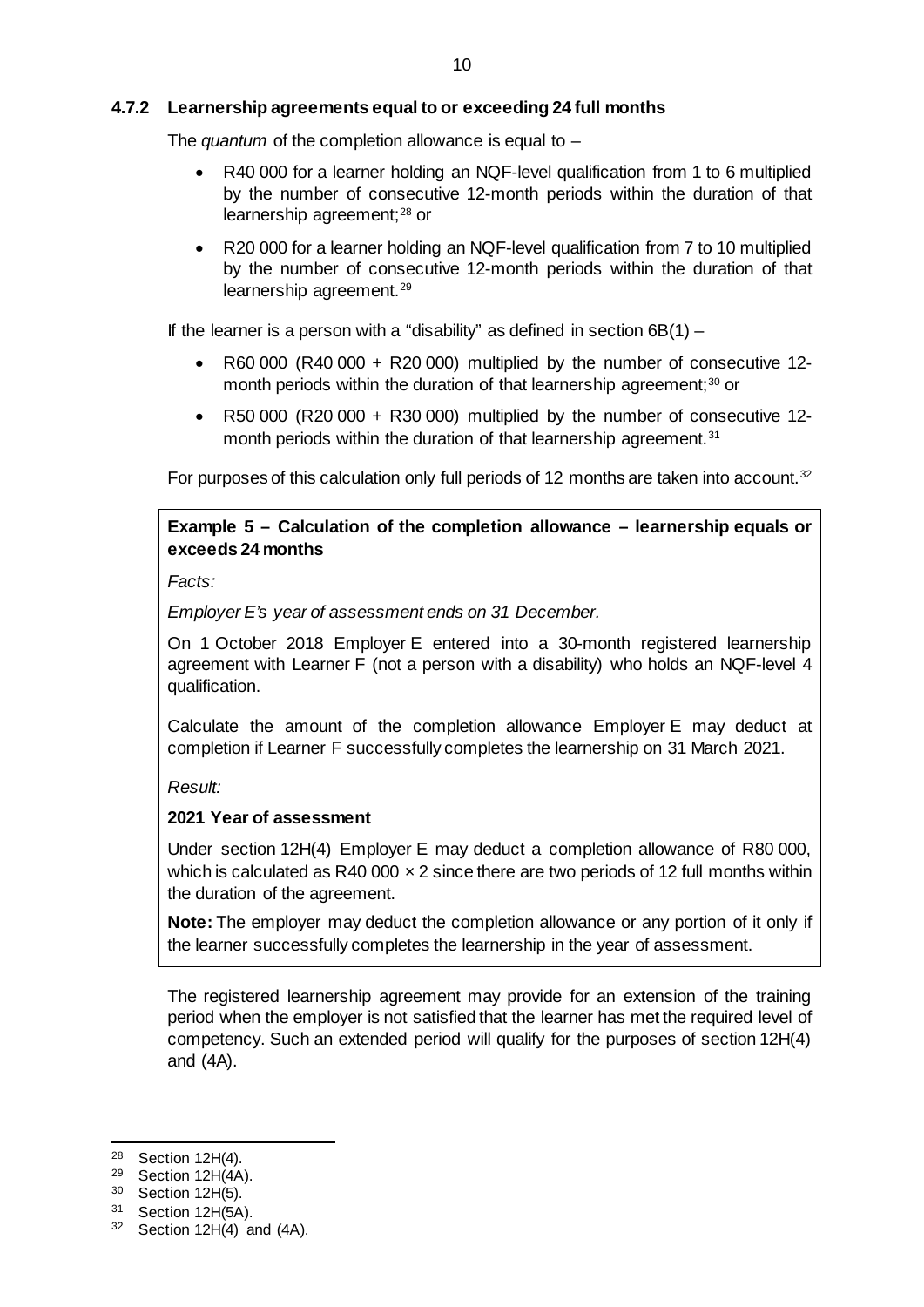# <span id="page-10-0"></span>**4.8 The learner moves from NQF level 6 to 7**

A learner may enter into a learnership agreement and hold a NQF-level 6 qualification. During the year of assessment the learner may obtain a higher qualification and as a result move to NQF level 7. The employer's claim would have to be adjusted and the allowance would be calculated on a *pro rata* basis.[33](#page-10-2)

# **Example 6 – Learner moves from NQF level 6 to 7**

*Facts:*

Employer A's year of assessment ends on 31 December.

On 1 October 2019 Employer A entered into a 12-month registered learnership agreement with Learner B (not a person with a disability) who holds an NQF-level 6 qualification. On 1 April 2020 Learner B obtained an NQF-level 7 qualification. Learner B successfully completes the learnership.

Calculate the amount of the annual allowance Employer A may deduct in the 2019 and 2020 years of assessment and the amount of the completion allowance.

*Result:*

# **2019 Year of assessment**

Learner B is party to a learnership agreement with Employer A for three full months during the year of assessment. Employer A may deduct a *pro rata* annual allowance of R10 000 (3/12 of the R40 000 annual allowance).

# **2020 Year of assessment**

Learner B is a party to a learnership agreement with Employer A for nine full months during the year of assessment, 3 months at NQF level 6 and 6 months at NQF level 7. Employer A may deduct a *pro rata* annual allowance of R10 000 (3/12 of the R40 000 annual allowance at NQF level 6) and R10 000 (6/12 of the R20 000 at NQF level 7).

Employer A may deduct a completion allowance of R20 000, since Learner B is at NQF level 7 at date of completion (section 12H(3A).

# <span id="page-10-1"></span>**4.9 Substitution of employers**

Under section 17(5) of the Skills Development Act an employer may be substituted with the consent of the learner and approval of the SETA that registered the learnership agreement.

As a result, when a learner moves from Employer A to Employer B –

- employers A and B will be entitled to claim a *pro rata* portion of the annual allowance in the year of assessment in which the learner changes employment;
- employer A will not be entitled to any further annual allowances or the completion allowance;

<span id="page-10-2"></span> <sup>33</sup> *Final Response Document on Taxation Laws Amendment Bill, 2016* at 31.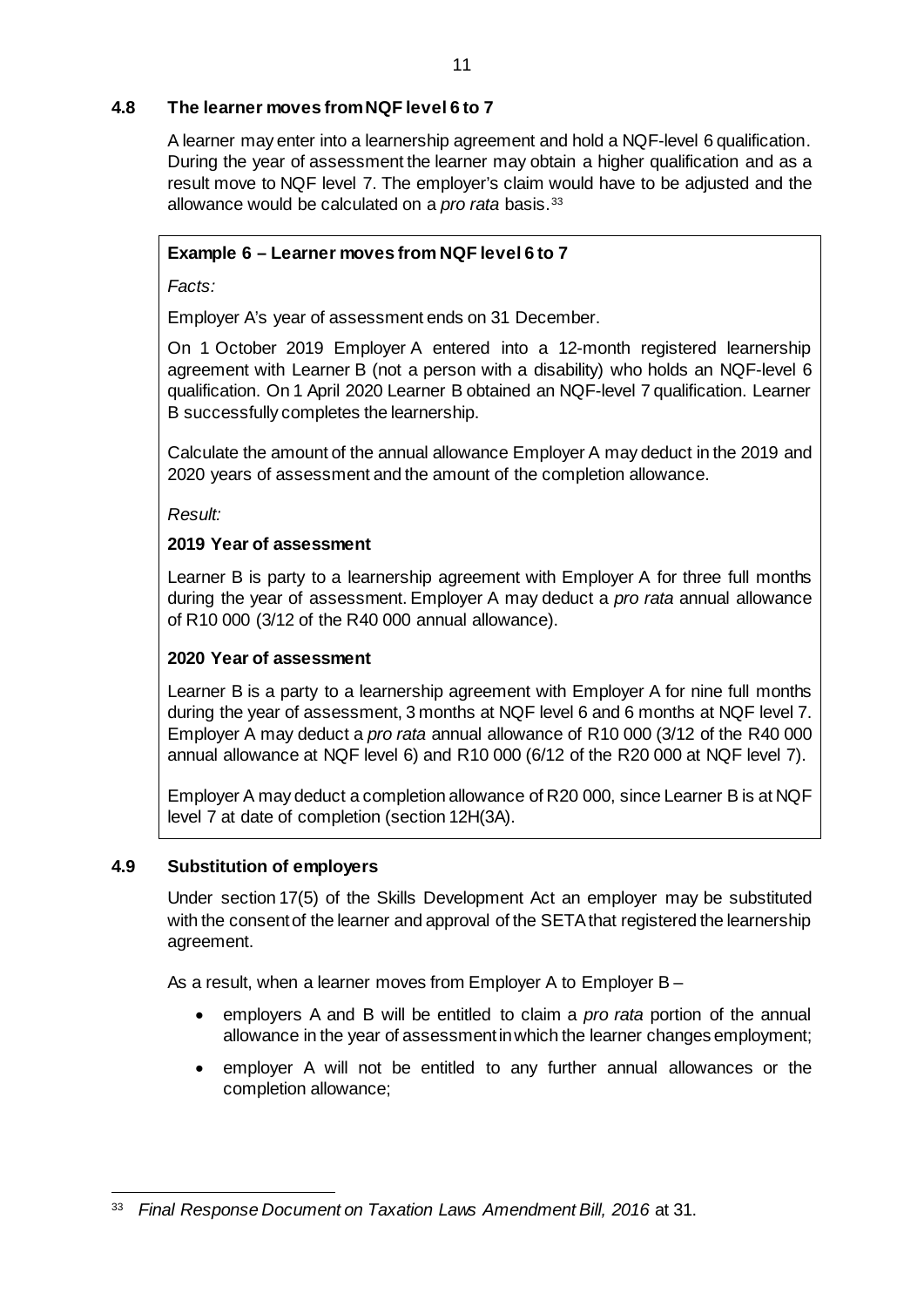- employer B will be entitled to future annual allowances, subject to apportionment in the year of completion if the final period consists of less than 12 full months; and
- employer B will be entitled to the completion allowance provided that the learner successfully completes the learnership while in Employer B's employ.

# **Example 7 – Substitution of employer**

#### *Facts:*

### *Employer G and Employer K's years of assessment end on 31 December.*

On 1 January 2017 Employer G entered into a three-year registered learnership agreement with Learner H (not a person with a disability) with an NQF-level 6 qualification. On 1 July 2018 Learner H leaves the employment of Employer G and takes up employment with Employer K and complies with the provisions of the Skills Development Act regarding substitution.

Learner H successfully completes the learnership on 31 December 2019. Calculate the amounts of the commencement and completion allowances that each of the employers may deduct in the 2017, 2018 and 2019 years of assessment.

*Result:*

### **Employer G**

### **2017 Year of assessment**

Employer G may deduct an annual allowance of R40 000 under section 12H(2)(*a*).

### **2018 Year of assessment**

Employer G may deduct a *pro rata* annual allowance of R20 000 under section  $12H(2)(b)$ , (6 / 12  $\times$  R40 000) because Learner H is a party to the learnership agreement with Employer G for only six full months in the year of assessment (1 January 2018 to 30 June 2018).

### **2019 Year of assessment**

Employer G is not entitled to deduct any amount for either the annual allowance or the completion allowance because Learner H is no longer a party to a registered learnership agreement with Employer G.

### **Employer K**

### **2017 Year of assessment**

Employer K is not entitled to deduct any annual allowance because Learner H is not a party to a learnership agreement with Employer K.

### **2018 Year of assessment**

Employer K may deduct a *pro rata* annual allowance of R20 000 under section  $12H(2)(b)$  (6 /  $12 \times R40000$ ) because Learner H is a party to the learnership agreement with Employer K for only six full months in the year of assessment.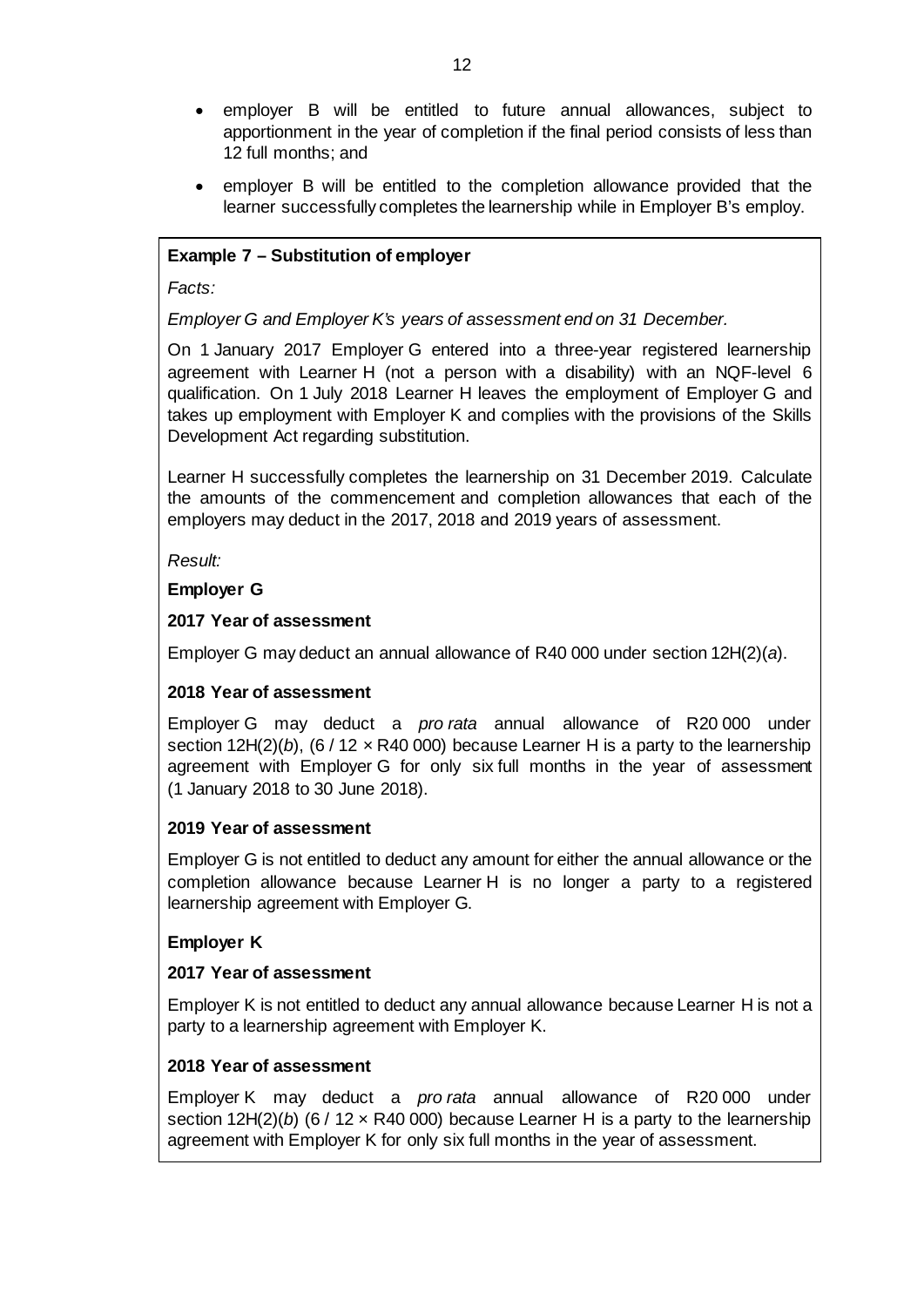### **2019 Year of assessment**

Employer K may deduct an annual allowance of R40 000 under section 12H(2)(*a*) because Learner H is a party to the learnership agreement with the employer for 12 full months.

Employer K may also deduct a completion allowance of R120 000 under section 12H(4), which is calculated as R40 000  $\times$  3, since there are three periods of 12 full months within the duration of this agreement.

# **Example 8 – Substitution of employers having different years of assessment**

*Facts:*

Employer G's year of assessment ends on 31 December.

On 1 January 2017 Employer G entered into a three-year registered learnership agreement with Learner H (not a person with a disability) with an NQF-level 6 qualification. On 1 July 2018 Learner H leaves the employment of Employer G and takes up employment with Employer K (30 June year-end) and complies with the provisions of the Skills Development Act regarding substitution.

Learner H successfully completes the learnership on 31 December 2019. Calculate the amounts of the commencement and completion allowances that each of the employers may deduct in the years of assessment from 2017 to 2020.

*Result:*

# **Employer G**

# **2017 Year of assessment**

Employer G may deduct an annual allowance of R40 000 under section 12H(2)(*a*).

# **2018 Year of assessment**

Employer G may deduct a *pro rata* annual allowance of R20 000 under section  $12H(2)(b)$  (6 /  $12 \times R40000$ ) because Learner H is a party to the learnership agreement with Employer G for only six full months in the year of assessment.

### **2019 Year of assessment**

Employer G is not entitled to deduct any amount for either the annual allowance or the completion allowance because Learner H is no longer a party to a registered learnership agreement with Employer G.

# **Employer K**

### **2017 and 2018 Years of assessment**

Employer K is not entitled to deduct any annual allowance because Learner H is not a party to a learnership agreement with Employer K during the period 1 January 2017 to 30 June 2018.

### **2019 Year of assessment**

Employer K may deduct an annual allowance of R40 000 because Learner H is a party to the learnership agreement with Employer K for a full 12 months in the year of assessment ending 30 June 2019.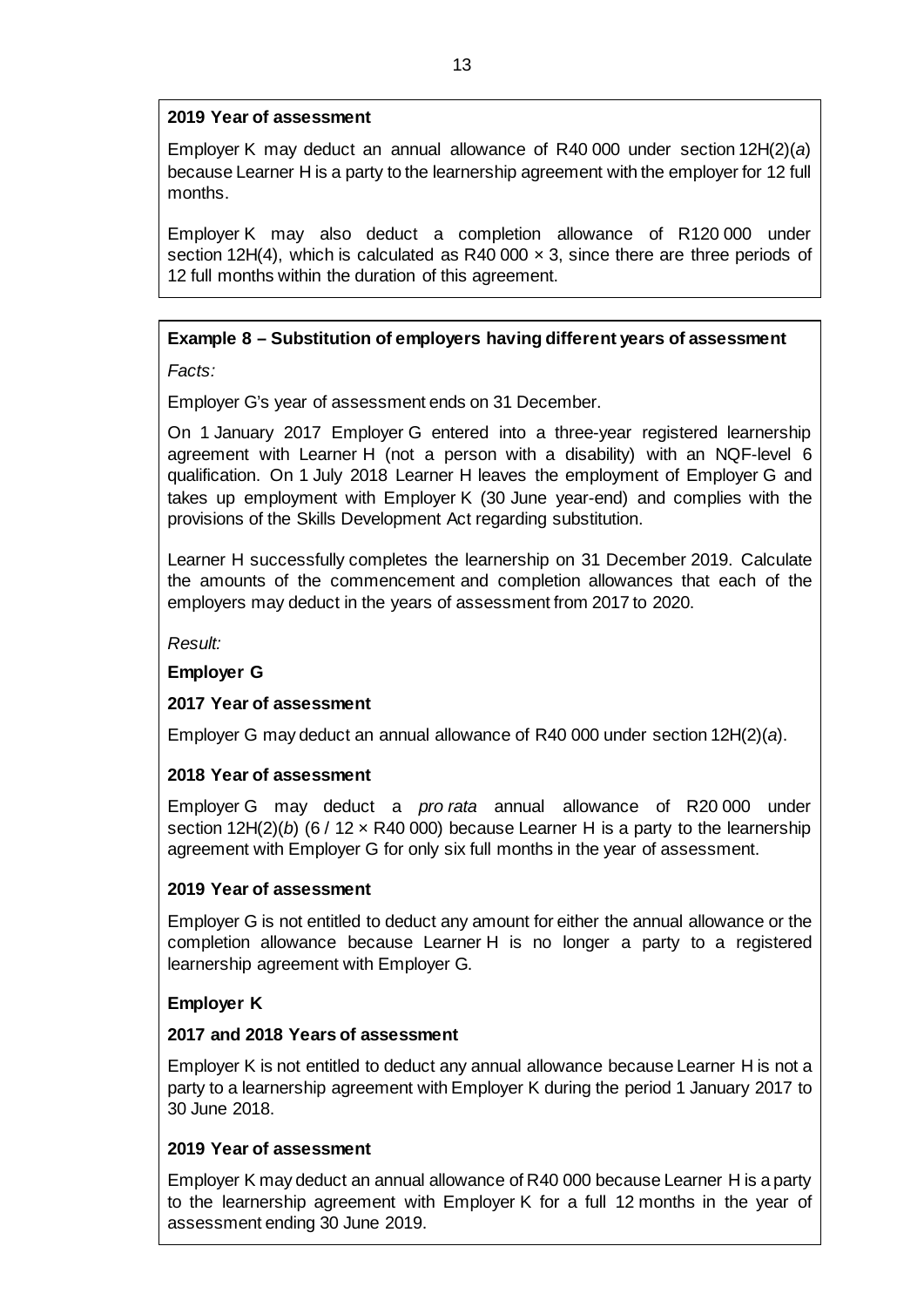### **2020 Year of assessment**

Employer K may deduct *a pro rata* annual allowance of R20 000 under section  $12H(2)(b)$ , (6 / 12  $\times$  R40 000) because Learner H is a party to the learnership agreement with Employer K for only six full months in the year of assessment, namely, 1 July 2019 to 31 December 2019.

Employer K may also deduct a completion allowance of R120 000 under section 12H(4), which is calculated as R40 000  $\times$  3, since there are three periods of 12 full months within the duration of this agreement.

### <span id="page-13-0"></span>**4.10 Termination of the learnership agreement**

If a registered learnership agreement is terminated (whether by the employee resigning or by the employer terminating the learner's employment), the employer will be able to deduct an amount equal to a *pro rata* portion of the annual allowance in that year. The employer is not entitled to deduct any further annual allowances or the completion allowance, since the learnership agreement is terminated and the learnership is not completed.

### <span id="page-13-1"></span>**4.11 Reporting requirements**

For each year of assessment during which an employer is eligible for an annual or completion allowance, the employer must under section 12H(8) submit to the SETA with which the learnership agreement is registered any information relating to that learnership agreement required by the SETA in the form and manner and at the place and time indicated by the SETA.

Any SETA with which a learnership agreement has been registered under the Skills Development Act, must under section 12H(7) submit to the Minister any information relating to that learnership agreement required by the Minister in the form and manner and at the place and time that the Minister prescribes.

### <span id="page-13-2"></span>**5. Case study**

The determination of the amount deductible as a learnership allowance is illustrated in the following example:

### **Example 9 – The determination of the amount deductible as a learnership allowance**

*Facts:*

ABC (Pty) Ltd (ABC) has a 31 March year-end.

ABC concluded learnership agreements with employees X, Y, Z, and employee D who is a person with a disability, pursuant to a trade carried on by ABC. The learnership agreements with X, Y, Z and D have been registered with the relevant SETA and titles and codes have been allocated and issued by the Director-General: Department of Labour. Assume that the current provisions of section 12H remain unchanged for the duration of the learnerships.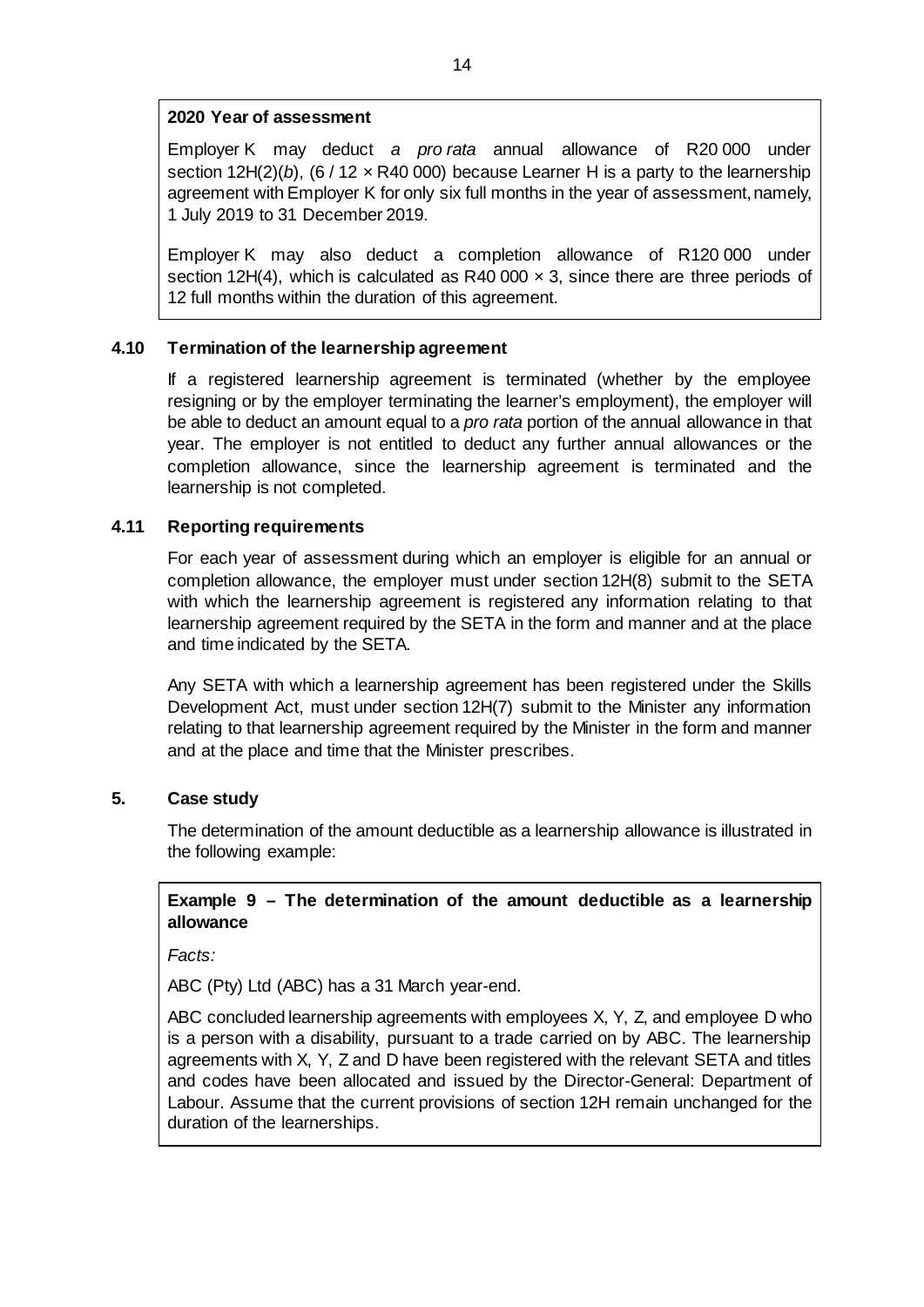### **(a) Employee X**

X, with an NQF-level 6 qualification, entered into a 12-month learnership on 1 October 2018. The learnership agreement was registered with the SETA only on 1 December 2018. The learnership was completed successfully on 30 September 2019.

### **(b) Employee Y**

Y, with an NQF-level 7 qualification, entered into an 18-month learnership on 1 October 2018. On 15 February 2019 Y left the employ of ABC without transferring the learnership to a new employer under the Skills Development Act.

#### **(c) Employee Z**

Z, with an NQF-level 7 qualification, entered into a 12-month learnership agreement on 1 January 2019. At the end of the 12-month period Z failed this learnership and immediately entered into a new learnership with ABC which, according to the SETA, had the same education and training component as the 12 month learnership, but instead extended over a two-year period.

#### **(d) Employee D**

D, a person with a disability, with an NQF-level 6 qualification, entered into an 18 month learnership agreement on 1 October 2018. On 31 March 2020 D successfully completes the learnership.

*Result:*

#### **(a) Employee X**

#### **Year of assessment ending 31 March 2019**

An annual allowance of R20 000 (R40 000  $\times$  6 / 12) is deductible because the learner is a party to a registered learnership agreement with the employer for only six months (1 October 2018 to 31 March 2019). Section 12H(2)(*c*) deems registration of the learnership to occur on the date of commencement of the learnership provided it is registered within 12 months after the last day of the employer's year of assessment.

#### **Year of assessment ending 31 March 2020**

1*.* An annual allowance of R20 000 is deductible because the learner is a party to the registered learnership agreement with the employer for only six full months.

 $R40 000 \times 6 / 12 = R20 000$ 

2*.* A completion allowance of R40 000 is deductible, since the learnership agreement is for less than 24 full months.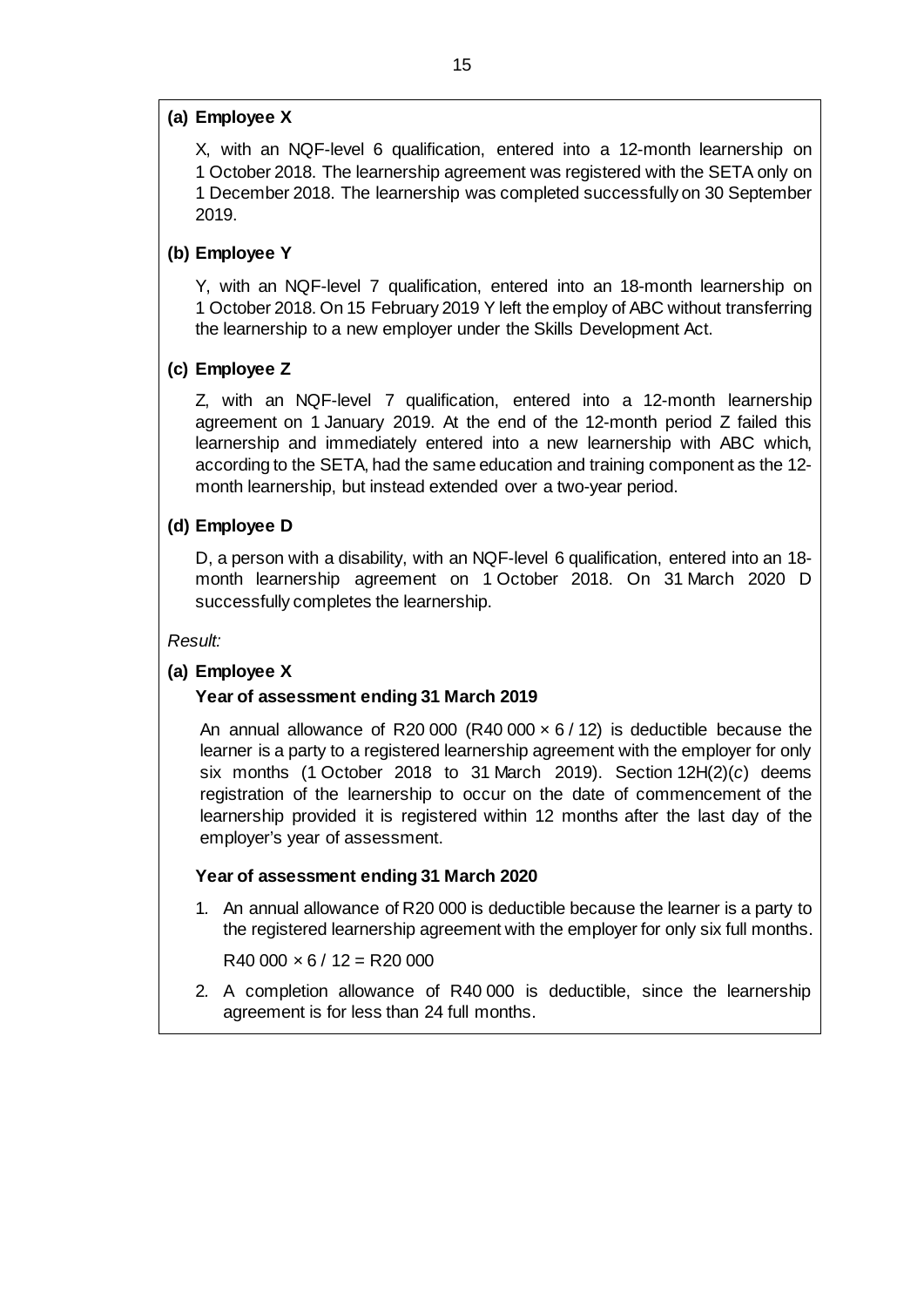#### **(b) Employee Y**

#### **Year of assessment ending 31 March 2019**

An annual allowance of R5 000 is deductible because the learner is a party to the registered learnership agreement with the employer for only three full months.

 $R20 000 \times 3 / 12 = R5 000$ 

The learner left the employ of the employer and therefore the registered learnership agreement is terminated and no further annual allowance or any completion allowance is deductible for that agreement.

### **(c) Employee Z**

### **Year of assessment ending 31 March 2019**

### **12-Month learnership**

An annual allowance of R5 000 is deductible because the learner is a party to the registered learnership agreement with the employer for only three full months.

 $R20000 \times 3 / 12 = R5000$ 

#### **Year of assessment ending 31 March 2020**

#### **12-Month learnership**

1. An annual allowance of R15 000 is deductible because the learner is a party to the registered learnership agreement with the employer for only nine full months.

 $R20 000 \times 9 / 12 = R15 000$ 

2. No completion allowance is deductible because the learner did not successfully complete the learnership.

#### **New registered learnership extending over two years**

No amount is deductible, since section 12H(6) prohibits any deduction for the new registered learnership agreement under the same employer and with the same education and training component.

### **(d) Employee D**

#### **Year of assessment ending 31 March 2019**

An annual allowance of R30 000 is deductible because the learner (a person with a disability and NQF-level 6 qualification) is a party to the registered learnership agreement with the employer for only six full months.

 $R60000 \times 6 / 12 = R30000$ 

### **Year of assessment ending 31 March 2020**

- 1. An annual allowance of R60 000 is deductible because the learner (a person with a disability and NQF-level 6 qualification) is a party to the registered learnership agreement with the employer for twelve full months.
- 2. A completion allowance of R60 000 is deductible

The completion allowance in this case is R60 000 because the learnership agreement is for a period of less than 24 months.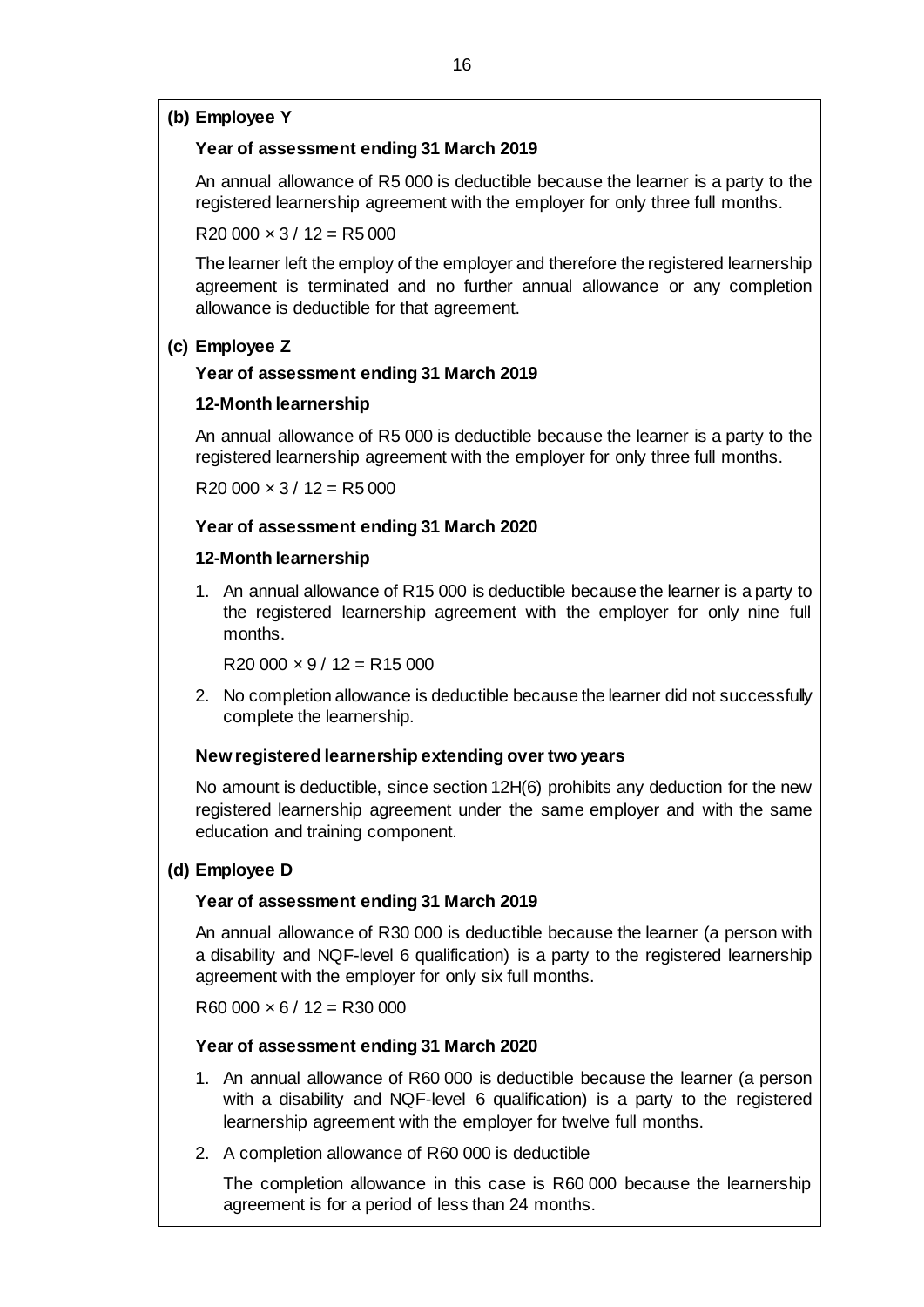#### <span id="page-16-0"></span>**6. Conclusion**

Section 12H provides an annual allowance and a completion allowance to employers that are a party to a qualifying learnership agreement with an employee.

Amendments to section 12H by the Taxation Laws Amendment Act 15 of 2016 effective to learnership agreements entered on or after 1 October 2016, distinguishes between learners holding NQF levels 1 to 6 and NQF levels 7 to 10 qualifications. The pre-existing qualifications of the learner entering the learnership agreement will determine the value of the claim.

All learnership agreements entered into before 1 October 2016 are thus still subject to the previous legislation even if the learnership agreement continues beyond 1 October 2016.

### **Leveraged Legal Productsl SOUTH AFRICAN REVENUE SERVICE**

|    | 5 March 2004     |
|----|------------------|
|    | 30 March 2007    |
|    | 28 January 2010  |
| t. | 10 June 2011     |
| ÷  | 30 January 2015  |
| ٠  | 27 November 2015 |
|    | 12 October 2017  |
|    |                  |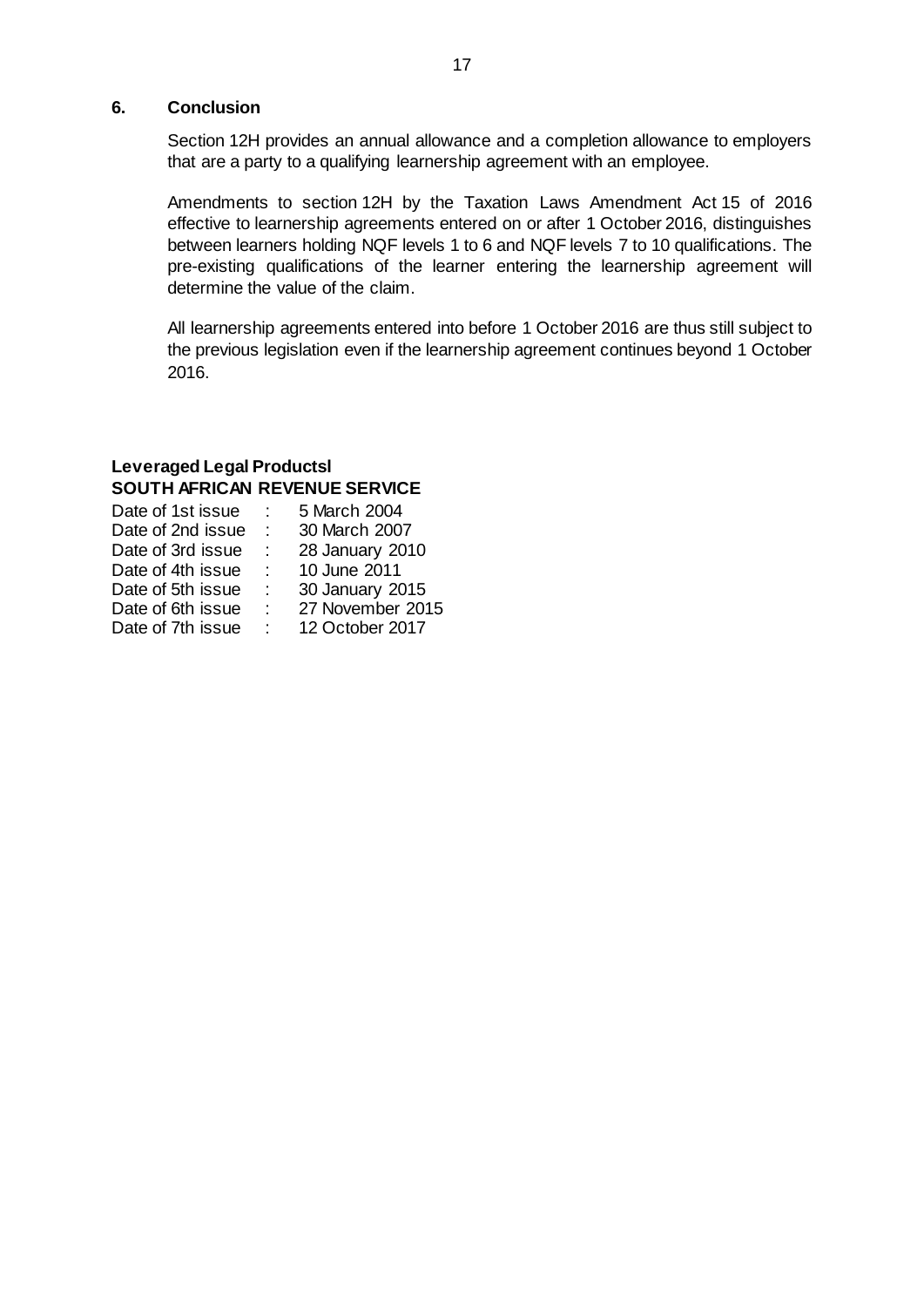#### <span id="page-17-0"></span>**Annexure – The law**

#### **Section 12H**

**12H. Additional deduction in respect of learnership agreements.**—(1) For the purposes of this section—

**"associated institution"**, in relation to any single employer, means—

- (*a*) where the employer is a company, any other company which is associated with the employer company by reason of the fact that both companies are managed or controlled directly or indirectly by substantially the same persons;
- (*b*) where the employer is not a company, any company which is managed or controlled directly or indirectly by the employer or by any partnership of which the employer is a member; or
- (*c*) any fund established solely or mainly for providing benefits for employees or former employees of the employer or for employees or former employees of the employer and any company which is in terms of paragraph (*a*) or (*b*) an associated institution in relation to the employer, but excluding any fund established by a trade union or industrial council and any fund established for postgraduate research otherwise than out of moneys provided by the employer or by any associated institution in relation to the employer;

**"employer"** means—

- (*a*) where only one employer is party to a registered learnership agreement, that employer; or
- (*b*) in the case where more than one employer is a party to a registered learnership agreement, the employer which is identified in that agreement as the lead employer;

**"learner"** means a learner as defined in section 1 of the Skills Development Act, 1998;

**"registered learnership agreement"** means a learnership agreement that is—

- (*a*) registered in accordance with the Skills Development Act, 1998; and
- (*b*) entered into between a learner and an employer before 1 April 2022;

**"SETA"** means a sector education and training authority established in terms of section 9(1) of the Skills Development Act, 1998, and defined as such in section 1 of that Act;

**"Skills Development Act, 1998"** means the Skills Development Act, 1998 (Act No. 97 of 1998).

(2) (*a*) In addition to any deductions allowable in terms of this Act and subject to paragraph (*b*), where—

- (i) during any year of assessment a learner who holds a qualification to which an NQF level from 1 up to and including 6 has been allocated in accordance with Chapter 2 of the National Qualifications Framework Act, 2008 (Act No. 67 of 2008), is a party to a registered learnership agreement with an employer; and
- (ii) that agreement was entered into pursuant to a trade carried on by that employer,

there must, in that year, be allowed to be deducted from the income derived by that employer from that trade an amount of R40 000.

(*b*) Where a learner is a party to a registered learnership agreement as contemplated in paragraph (*a*) for a period of less than 12 full months during the year of assessment contemplated in paragraph (*a*), the amount that is allowed to be deducted in terms of that paragraph must be limited to an amount which bears to an amount of R40 000 the same ratio as the number of full months that the learner is a party to that agreement bears to 12.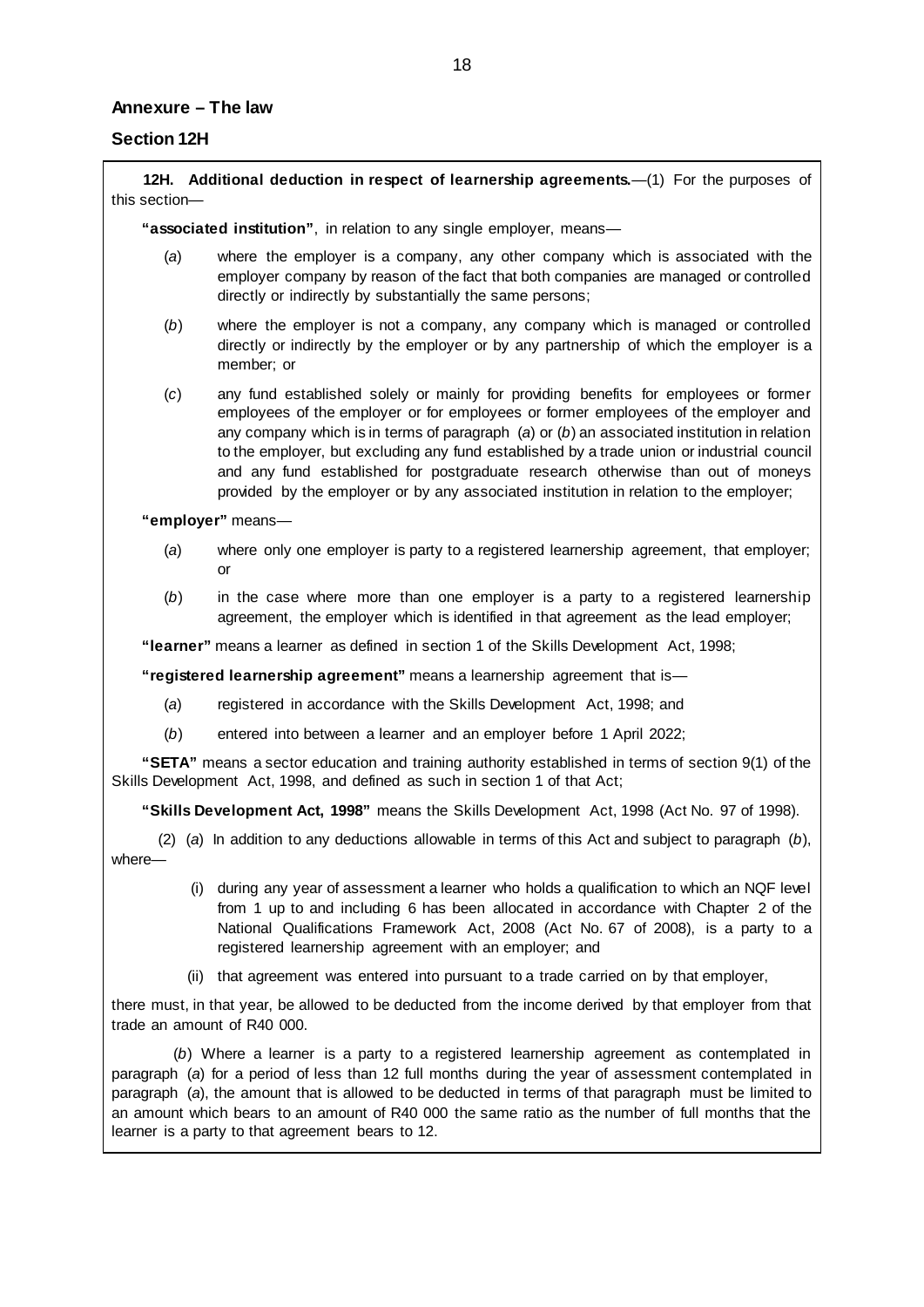(*c*) If a registered learnership agreement is registered as contemplated in paragraph (*a*) of the definition of "registered learnership agreement" within a period of 12 months after the last day of the year of assessment contemplated in paragraph (*a*), the registered learnership agreement must be deemed to have been so registered on the date on which the registered learnership agreement was entered into as contemplated in paragraph (*b*) of that definition.

(2A) (*a*) In addition to any deductions allowable in terms of this Act and subject to paragraph (*b*), where—

- (i) during any year of assessment a learner who holds a qualification to which an NQF level from 7 up to and including 10 has been allocated in accordance with Chapter 2 of the National Qualifications Framework Act, 2008 (Act No. 67 of 2008), is a party to a registered learnership agreement with an employer; and
- (ii) that agreement was entered into pursuant to a trade carried on by that employer,

there must, in that year, be allowed to be deducted from the income derived by that employer from that trade an amount of R20 000.

(*b*) Where a learner is a party to a registered learnership agreement as contemplated in paragraph (*a*) for a period of less than 12 full months during the year of assessment contemplated in paragraph (*a*), the amount that is allowed to be deducted in terms of that paragraph must be limited to an amount which bears to an amount of R20 000 the same ratio as the number of full months that the learner is a party to that agreement bears to 12.

(*c*) If a registered learnership agreement is registered as contemplated in paragraph (*a*) of the definition of "registered learnership agreement" within a period of 12 months after the last day of the year of assessment contemplated in paragraph (*a*), the registered learnership agreement must be deemed to have been so registered on the date on which the registered learnership agreement was entered into as contemplated in paragraph (*b*) of that definition.

- (3) In addition to any deductions allowable in terms of this Act, where—
- (*a*) during any year of assessment a learner who holds a qualification to which an NQF level from 1 up to and including 6 has been allocated in accordance with Chapter 2 of the National Qualifications Framework Act, 2008 (Act No. 67 of 2008), is a party to a registered learnership agreement with an employer for a period of less than 24 full months;
- (*b*) that agreement was entered into pursuant to a trade carried on by that employer; and
- (*c*) that learner successfully completes that learnership during that year of assessment,

there must, in that year, be allowed to be deducted from the income derived by that employer from that trade an amount of R40 000.

- (3A) In addition to any deductions allowable in terms of this Act, where—
- (*a*) during any year of assessment a learner who holds a qualification to which an NQF level from 7 up to and including 10 has been allocated in accordance with Chapter 2 of the National Qualifications Framework Act, 2008 (Act No. 67 of 2008), is a party to a registered learnership agreement with an employer for a period of less than 24 full months;
- (*b*) that agreement was entered into pursuant to a trade carried on by that employer; and
- (*c*) that learner successfully completes that learnership during that year of assessment,

there must, in that year, be allowed to be deducted from the income derived by that employer from that trade an amount of R20 000.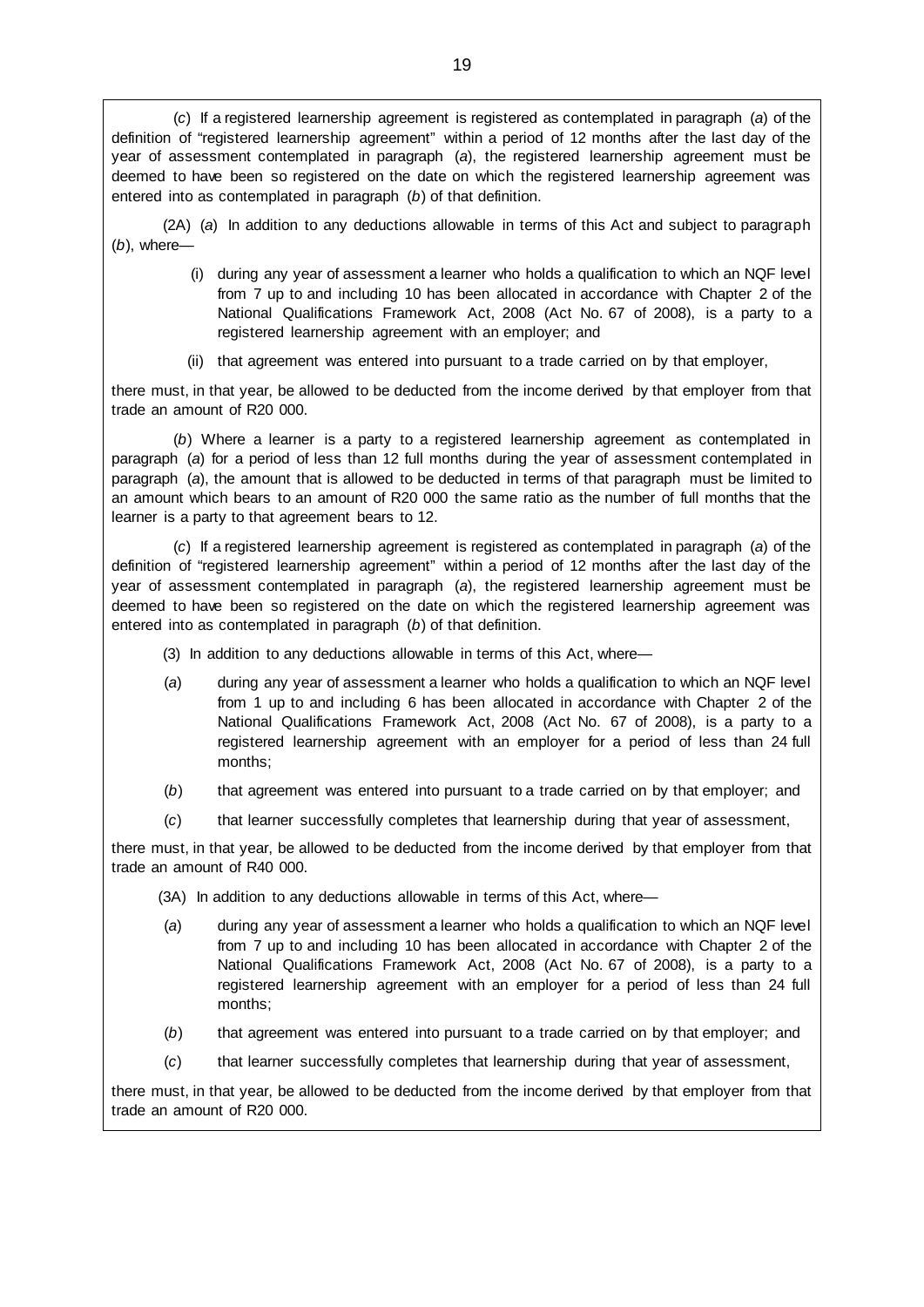(4) In addition to any deductions allowable in terms of this Act, where—

- (*a*) during any year of assessment a learner who holds a qualification to which an NQF level from 1 up to and including 6 has been allocated in accordance with Chapter 2 of the National Qualifications Framework Act, 2008 (Act No. 67 of 2008), to a registered learnership agreement with an employer for a period that equals or exceeds 24 full months;
- (*b*) that agreement was entered into pursuant to a trade carried on by that employer; and
- (*c*) that learner successfully completes that learnership during that year of assessment,

there must, in that year, be allowed to be deducted from the income derived by that employer from that trade an amount of R40 000 multiplied by the number of consecutive 12 month periods within the duration of that agreement.

- (4A) In addition to any deductions allowable in terms of this Act, where—
- (*a*) during any year of assessment a learner is a party who holds a qualification to which an NQF level from 7 up to and including 10 has been allocated in accordance with Chapter 2 of the National Qualifications Framework Act, 2008 (Act No. 67 of 2008), to a registered learnership agreement with an employer for a period that equals or exceeds 24 full months;
- (*b*) that agreement was entered into pursuant to a trade carried on by that employer; and
- (*c*) that learner successfully completes that learnership during that year of assessment,

there must, in that year, be allowed to be deducted from the income derived by that employer from that trade an amount of R20 000 multiplied by the number of consecutive 12 month periods within the duration of that agreement.

(5) Where a learner contemplated in subsection (2), (3) or (4) is a person with a disability (as defined in section 6B (1)) at the time of entering into the learnership agreement, the amounts contemplated in subsection (2), (3) or (4) must be increased by an amount of R20 000.

(5A) Where a learner contemplated in subsection (2A), (3A) or (4A) is a person with a disability (as defined in section 6B (1)) at the time of entering into the learnership agreement, the amounts contemplated in subsection (2A), (3A) or (4A) must be increased by an amount of R30 000.

(6) This section does not apply in respect of any registered learnership agreement where—

- (*a*) the learner that is the party to that agreement previously failed to complete any other registered learnership agreement to which the employer or an associated institution in relation to that employer was a party; and
- (*b*) the registered learnership agreement contains the same education and training component as that other registered learnership agreement.

(7) Any SETA with which a learnership agreement has been registered as contemplated in the Skills Development Act, 1998, must submit to the Minister any information relating to that learnership agreement required by the Minister in the form and manner and at the place and time that the Minister prescribes.

(8) In respect of each year of assessment during which an employer is eligible for any deduction contemplated in this section, the employer must submit to the SETA with which the learnership agreement is registered any information relating to that learnership agreement required by the SETA in the form and manner and at the place and time indicated by the SETA.